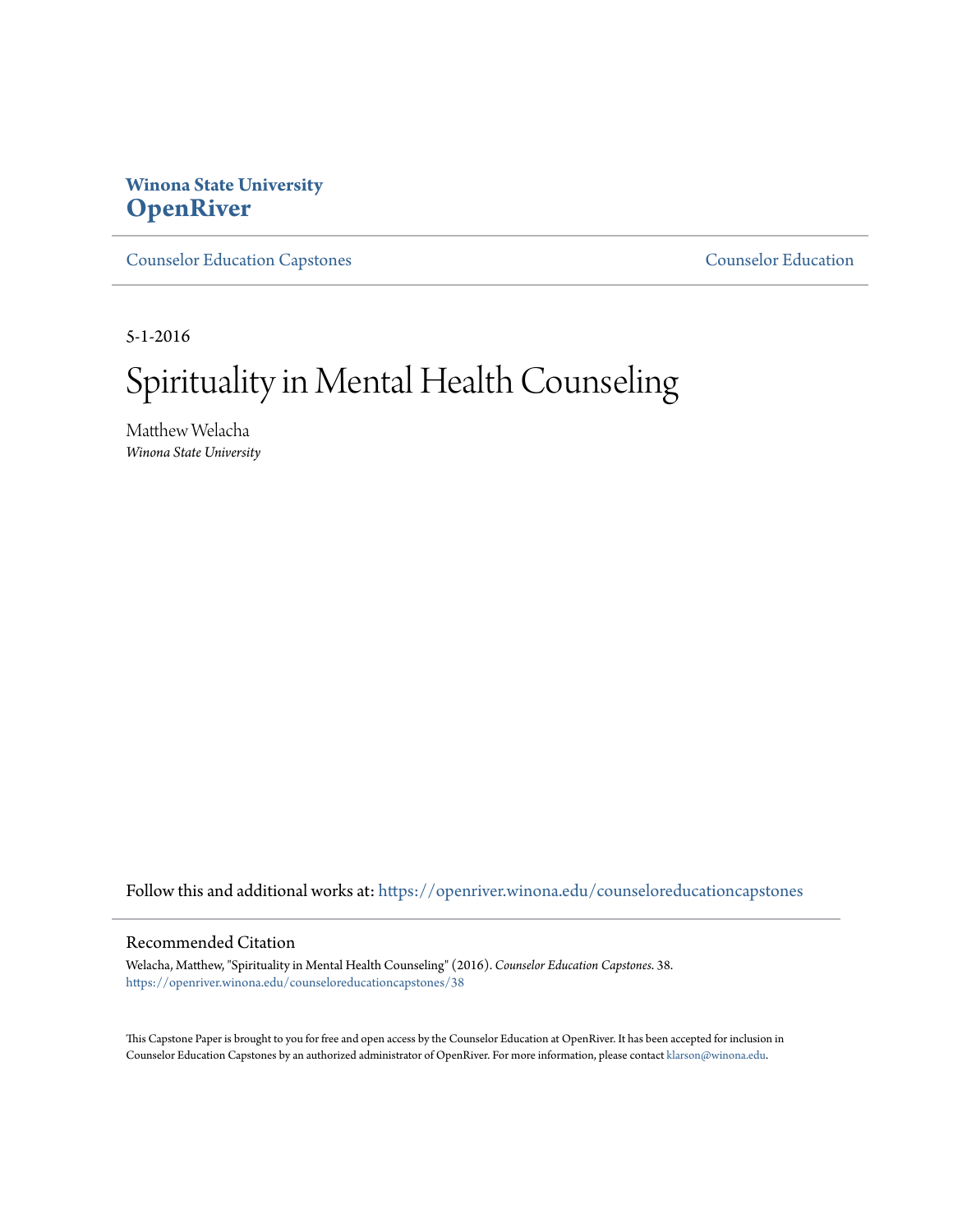# SPIRITUALITY IN MENTAL HEALTH COUNSELING

Matthew Welacha

A Capstone Project submitted in partial fulfillment of the

Requirements for the Master of Science Degree in

Counselor Education at

Winona State University

Spring 2016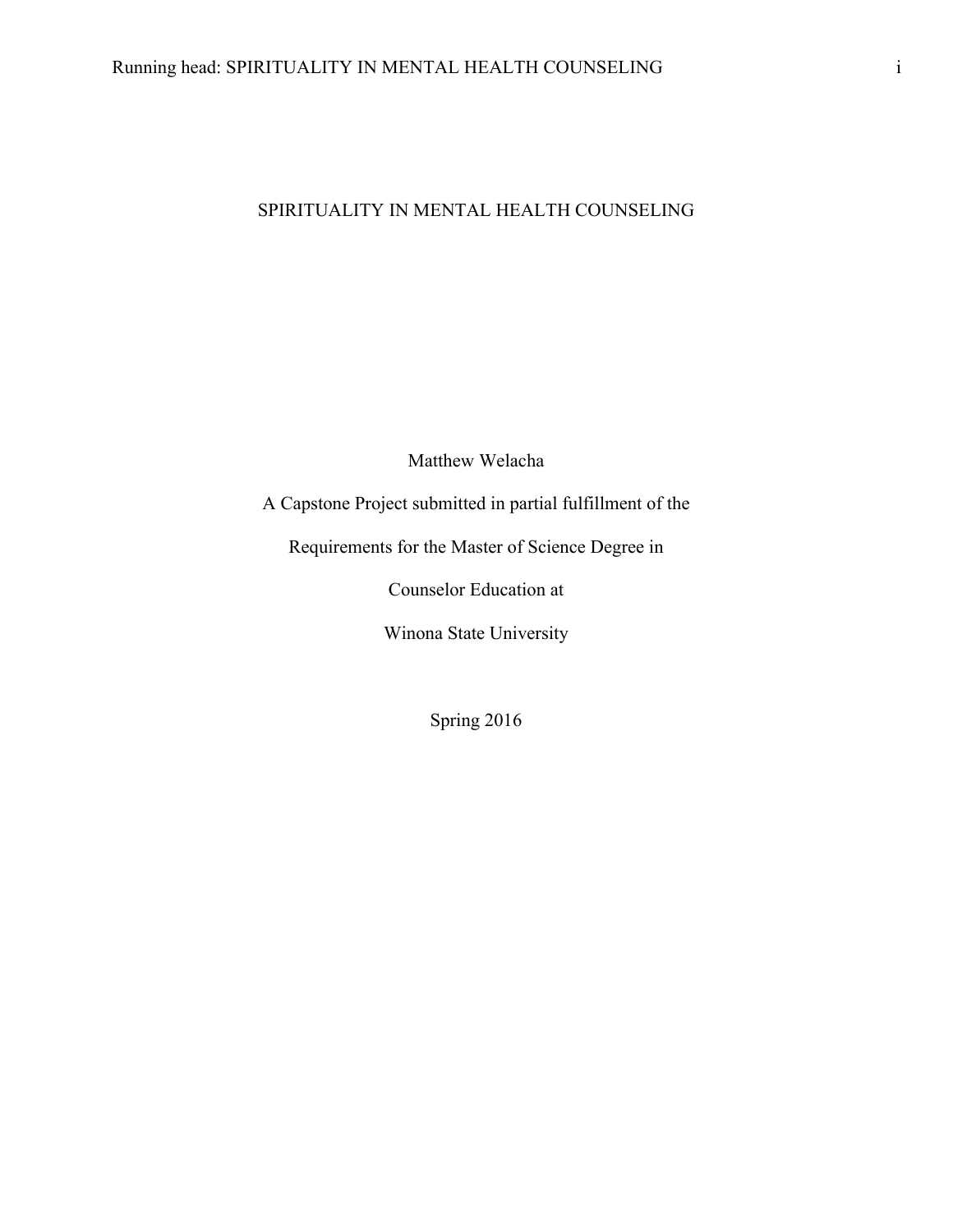### SPIRITUALITY IN MENTAL HEALTH COUNSELING ii

Winona State University

College of Education

Counselor Education Department

## CERTIFICATE OF APPROVAL

## CAPSTONE PROJECT

 $\mathcal{L}_\text{max}$ 

 $\mathcal{L}_\text{max}$  , where  $\mathcal{L}_\text{max}$  and  $\mathcal{L}_\text{max}$ 

Spirituality in Mental Health Counseling

This is to certify that the Capstone Project of

Matthew Welacha

Has been approved by the faculty advisor and the CE 695 – Capstone Project

Course Instructor in partial fulfillment of the requirements for the

Master of Science Degree in

Counselor Education

Capstone Project Supervisor: \_\_\_\_\_\_\_\_\_\_\_\_\_\_\_\_\_\_

Name

Approval Date: \_\_\_\_\_\_\_\_\_\_\_\_\_\_\_\_\_\_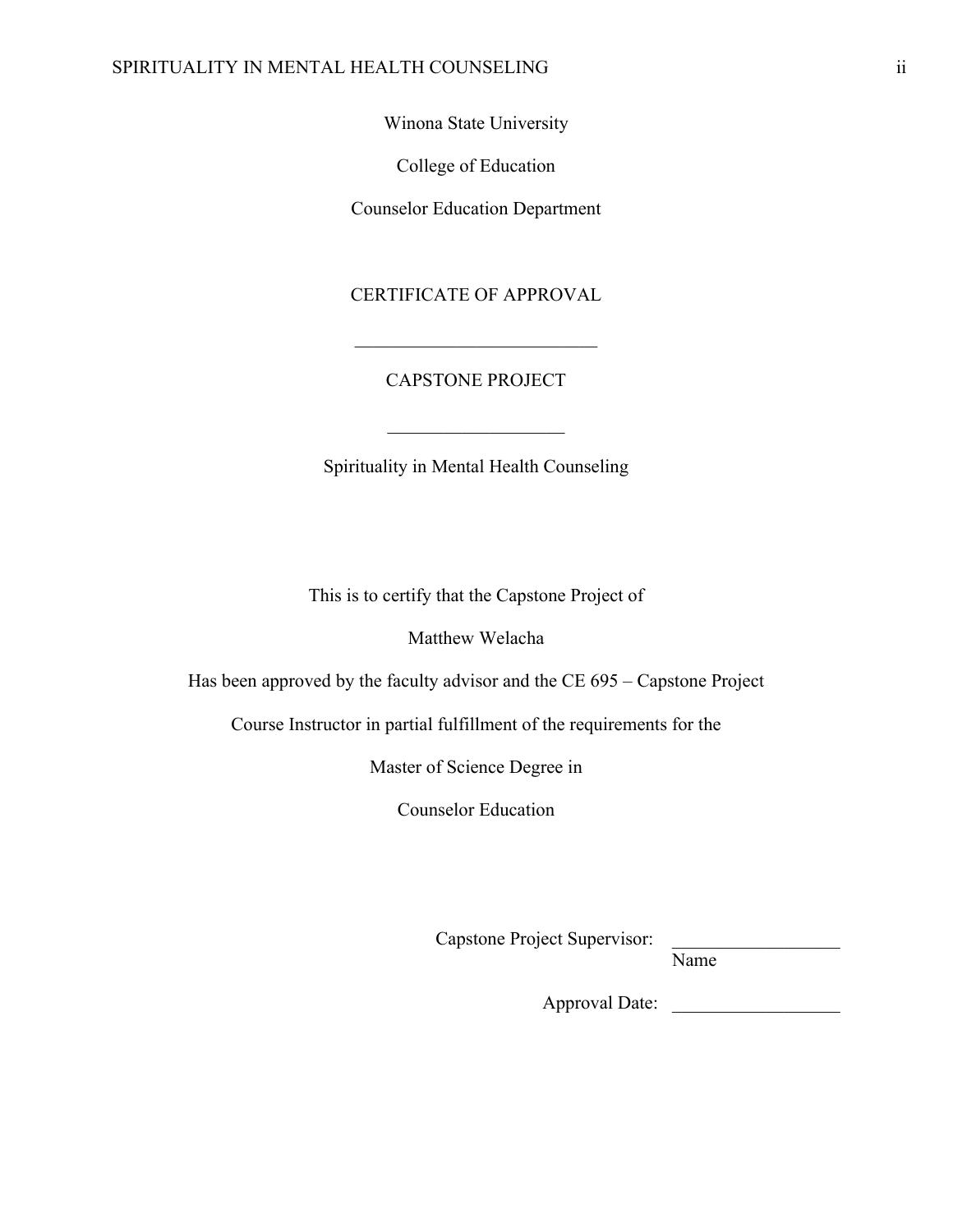#### Abstract

Spirituality is a multicultural issue and is not given its proper importance in mental health counseling. Spirituality is central to the meaning of humanness and may be a key aspect of what defines the meaning found in interpersonal connections. Through the counselor-client relationship, which like relationships outside of the counseling office is ideally founded in mutual respect, safe levels of vulnerability, and trust, clients learn to navigate relationships outside of the therapeutic environment. Because for human beings, connection to significant and meaningful relationships with our families and our peers play such an important role for happiness and quality of life, and because spirituality can be seen as little more than deep and meaningful connection, spirituality is likely more than a multicultural issue, merely deserving of recognition by the profession as an important aspect of certain clients' lives. Spirituality is an innate human need, and through the work done in counseling, where the most accurate definition of spirituality may be connection to meaningful relationships, the greatest goal may be helping clients connect/reconnect with themselves and significant others. As a key aspect of client happiness and well-being, the counseling field has neglected the importance of spirituality in client lives and might best serve patients by increasing spirituality in nearly every case.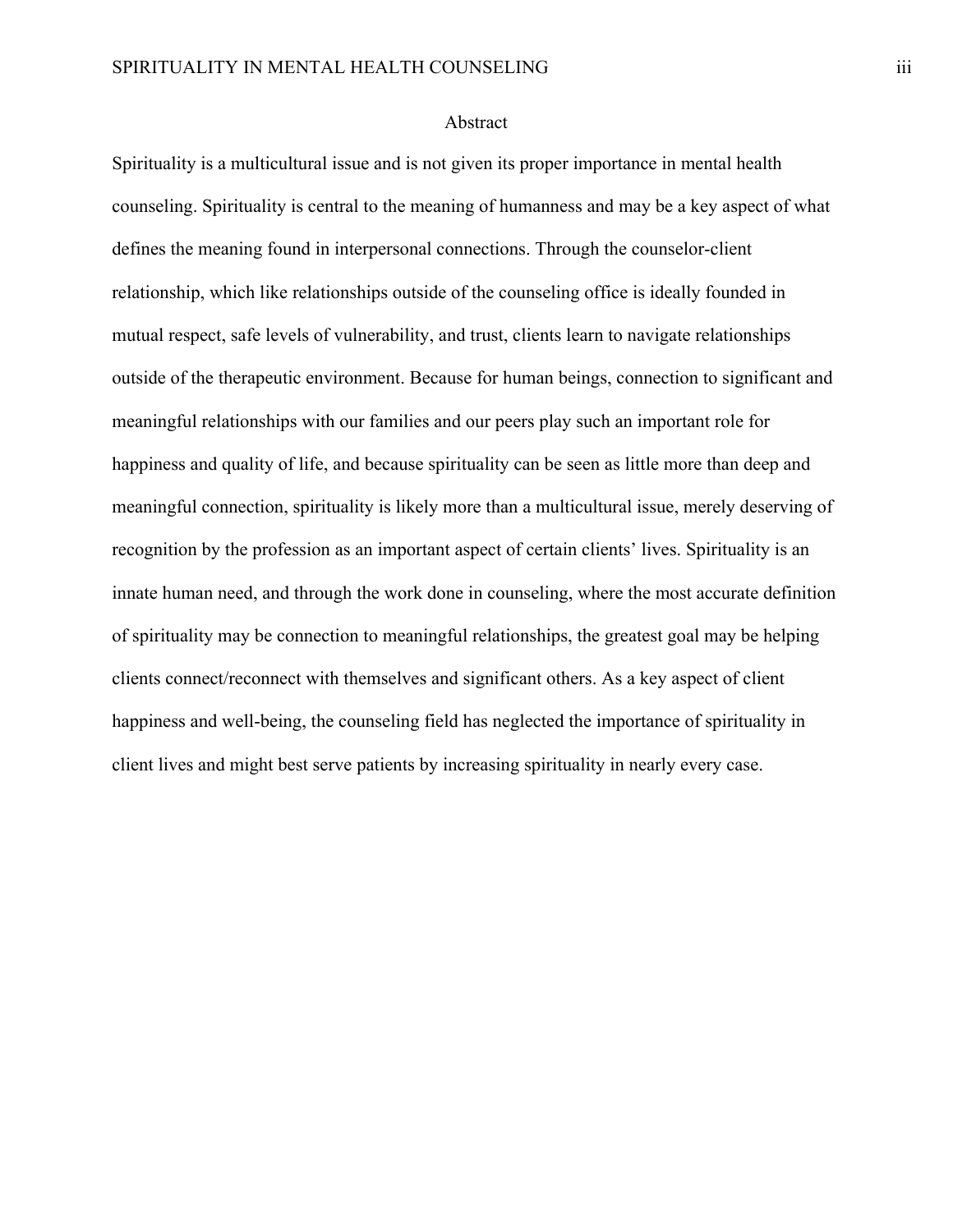## Contents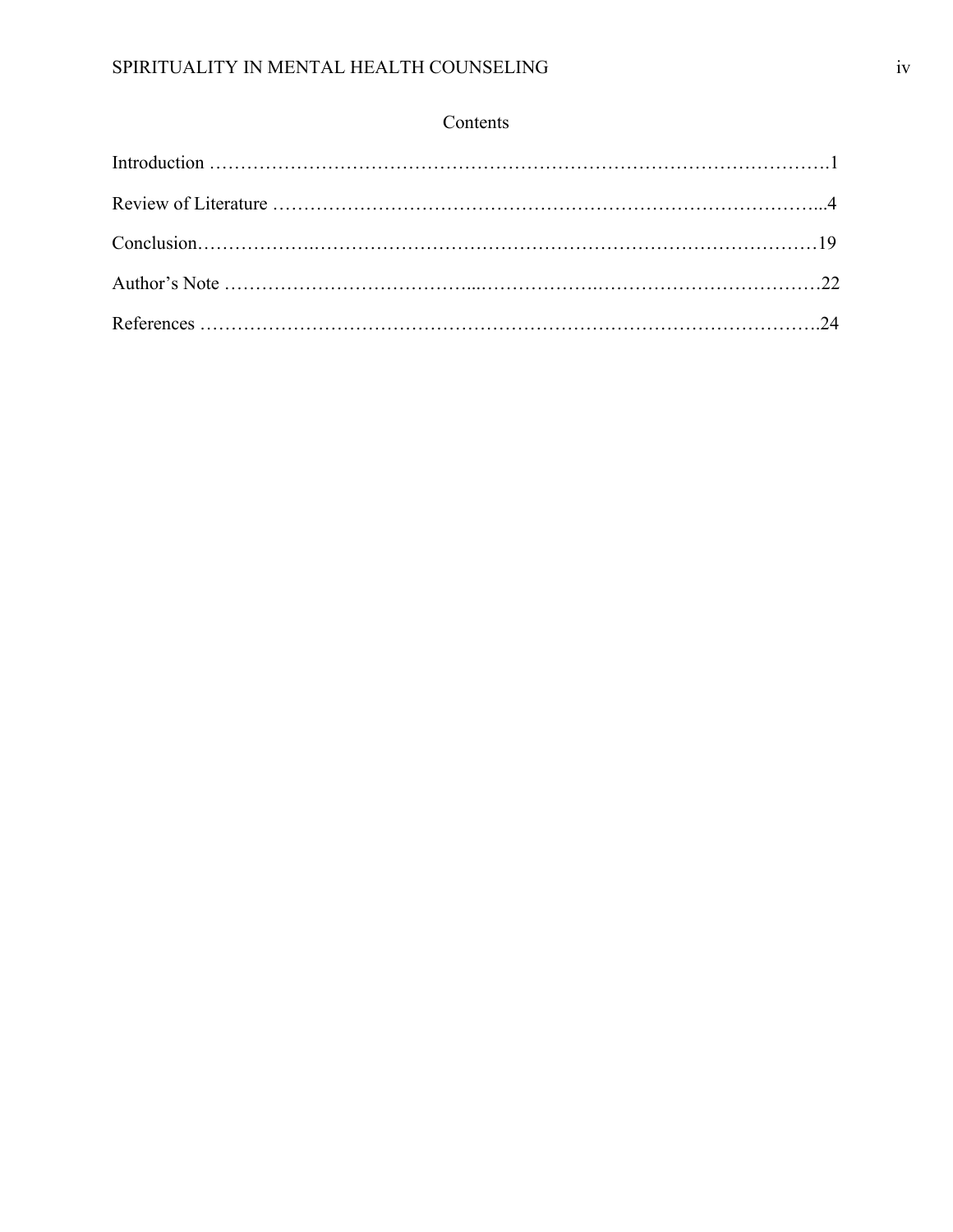#### **Abstract**

The governing bodies of the mental health counseling profession including the American Counseling Association (ACA) and the Council for the Accreditation of Counseling and Related Programs (CACREP) dictate that as counselors, we are to appreciate and respect spirituality as a significant multicultural issue for clients who identify themselves as religious and/or spiritual (2016 CACREP Standards, 2016). The standards set by CACREP and the ACA, however, do not appear to give spirituality its proper importance.

"*We are not human beings having a spiritual experience. We are spiritual beings having a human experience*."

- Pierre Teilhard de Chardin

Pierre Teilhard de Chardin seems to exemplify the significance of spirituality in our lives as human beings. If we believe what he is saying, it seems we have to conclude that not only is spirituality important for clients who identify themselves as religious or spiritual, spirituality is basic to the human constitution and as such, needs to be addressed with each and every client who comes for therapy. In order to perform counseling with even the most basic of personcentered approaches, therefore, it seems unlikely that a practitioner would be able to assess and treat an individual without assessing and treating their spiritual wellness.

Spirituality comes from the Latin word *spiritus*, which means "That which is vital to life, such as the breath or life force" (Miller, 2012, p. 390). Spirituality is what helps us find meaning and purpose in the things we value, brings hope and healing in times of suffering and loss, and encourages us to seek the best relationship with ourselves and others (Spirituality and Psychiatry Special Interest Group, 2014). In many ways, spirituality at its root is a blend of positive emotions mixed with prosocial behaviors such as the joy of feeling connected to something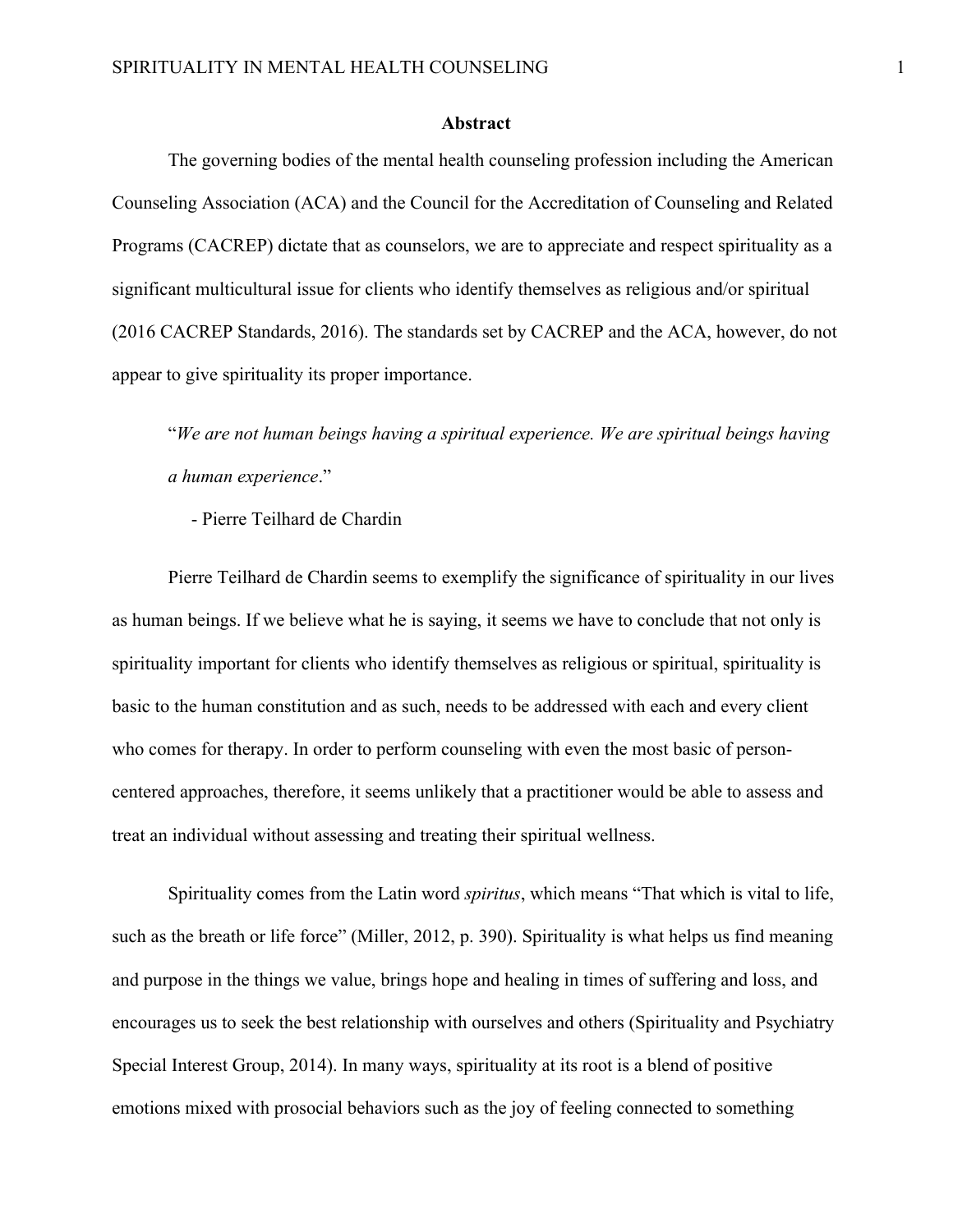greater than oneself and the heartfelt gratitude associated with feeling loved or loving another person (Miller, 2012, p. 390). It is an integral aspect of one's path to meaningful happiness (GoodTherapy.org, 2016).

When considering client needs and what constitutes "good counseling practice", if what is vital to life and integral for happiness is narrowly addressed as a multicultural issue of importance only to those individuals whose particular faith is important to them, if through therapy we are trying to improve the lives of the clients we treat, then the profession is clearly falling short when it neglects the spiritual aspect of its consumers.

According to the Spirituality and Psychiatry Special Interest Group (2014), a spirituality assessment should be a key aspect of *every* mental health assessment. Asking clients, "Do you identify yourself as religious or spiritual? And in what way?" in the initial assessment is important, no doubt, but it is important also to ask, "What gives you hope?", and "What keeps you going in difficult times?" (Spirituality and Psychiatry Special Interest Group, 2014). The answer to these questions will usually reveal a person's main spiritual concerns and practices (Spirituality and Psychiatry Special Interest Group, 2014). If using the client's own resources as a means of healing, growth and strength is the ultimate goal, then it appears spirituality is the very means of successful outcomes.

Furthermore, spirituality appears to be a critical ingredient of an effective therapeutic relationship (Gockel, 2011) because a certain level of psychic connection is necessary for counselor and client, each to fully understand the other. Spiritual wellness is highly correlated to one's ability to maintain interpersonal connection (Miller, 2012, p. 131), where the ingredients of effective counseling include care, concern, and empathy on the part of a counselor, so it appears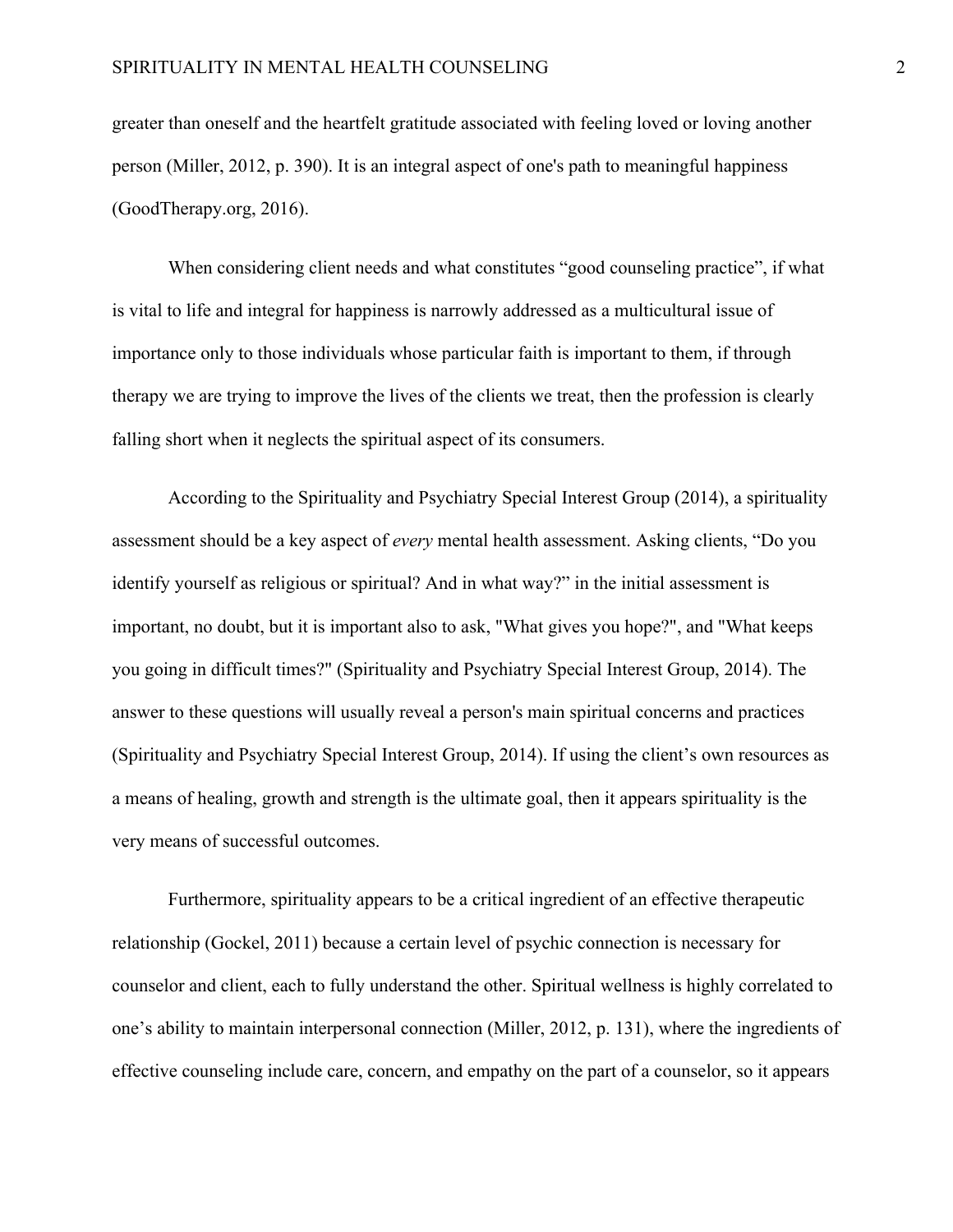#### SPIRITUALITY IN MENTAL HEALTH COUNSELING  $\overline{3}$

for this reason that spirituality is a necessary component of client healing. Because the therapeutic relationship is the foundation of good therapy (Lambert & Barley, 2001) and the person-centered approach seems to be foundational to all therapeutic techniques, where the repair of client connection to meaning in their lives is both a goal of therapy (MacDonald, 2016) and a byproduct of spiritual wellness (Miller, 2012, p. 3, p. 391), spirituality seems of primary importance to the clinical mental health counseling field. One's ability to relate to her or his peers is highly correlated to overall physical and mental health (Agnew & South, 2014) and because of the significant correlation between meaningful interpersonal connection and spirituality, if the recovery of one's psychosocial wellness is a primary goal of counseling, it seems that increased spirituality is also an indicator of good outcomes.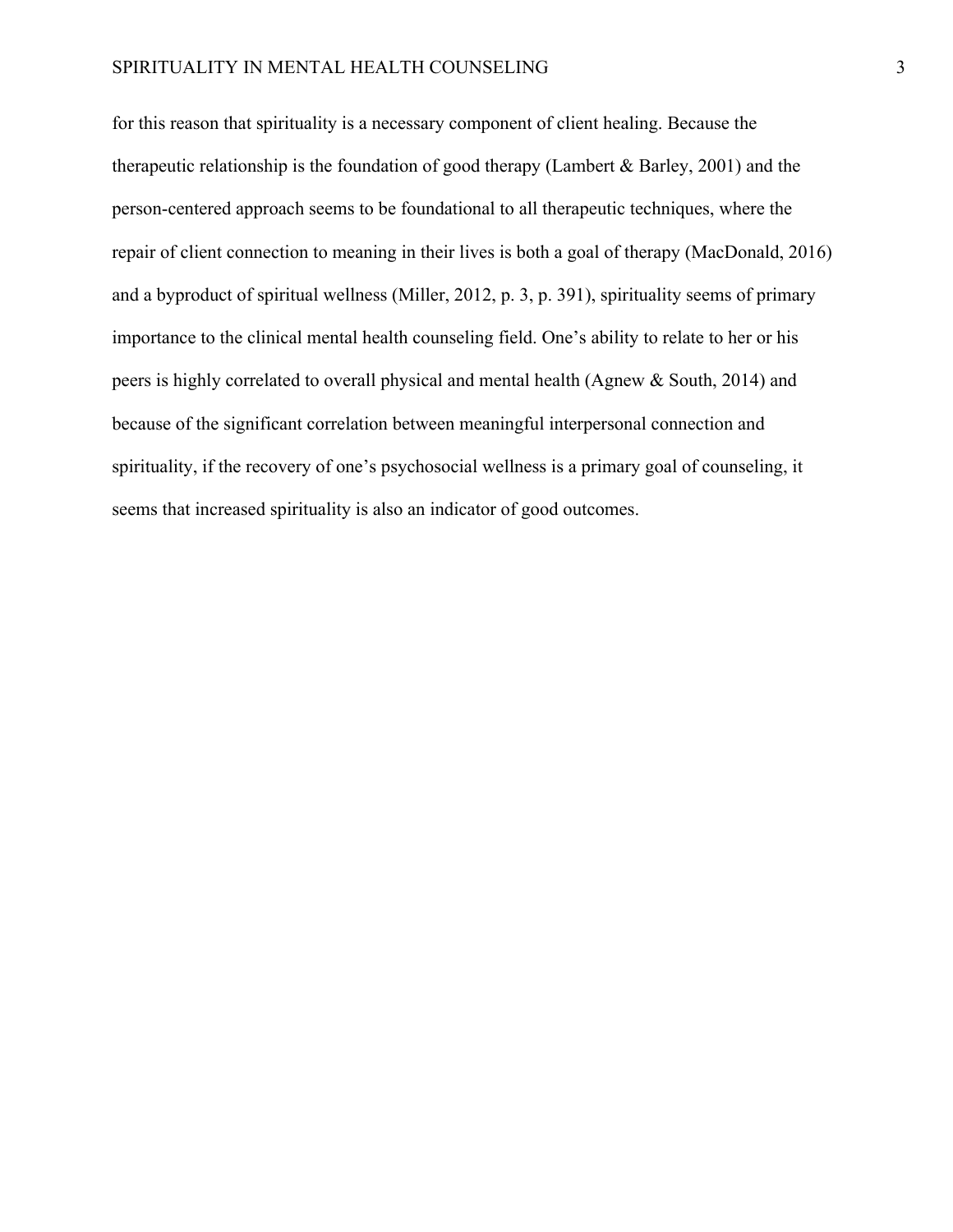## **Review of Literature**

Many individuals with mental disorders have lost the capacity to maintain close and meaningful interpersonal connections and they often seek counseling to regain this ability (Judd et al., 2004). If spirituality amounts to establishing connection or reconnecting to meaning in one's life, most especially connection to one's most meaningful interpersonal relationships as Miller (2012) tells us in the Oxford Handbook of Psychology and Spirituality, and Summers (1989) and Saner (personal communication, May 23, 2016) tell us that a professional counselor's most important role is as a professional relationship builder (Saner, personal communication, May 23, 2016; Ruffer, 2016), then the role of spirituality in counseling is two-fold; spirituality is the foundation of the therapeutic alliance in the counseling relationship between counselor and client, and the restoration of meaningful interpersonal relationships for clients is a spiritual undertaking.

Spiritual deficits appear related to mental health problems, and mental health problems appear related to relationship problems. It follows that spiritual, relationship, and mental health problems appear highly correlated (Agnew & South, 2014, Spirituality and Psychiatry Special Interest Group, 2014). If we as therapists intend to help people with mental health difficulties, then, it seems that in order to be effective in our work, the mental health professions need to understand also the nature of clients' spiritual health.

Indeed, close interpersonal relationships are the means by which one experiences spirituality and relationships with others are the only means by which one can come to any true spiritual knowledge (Summers, 1989). Some would say that one can only know God, in fact, through their relationships with other people. While by no means the only or even the best relationship in which recovery from mental disorder is fostered, recovery from mental disease or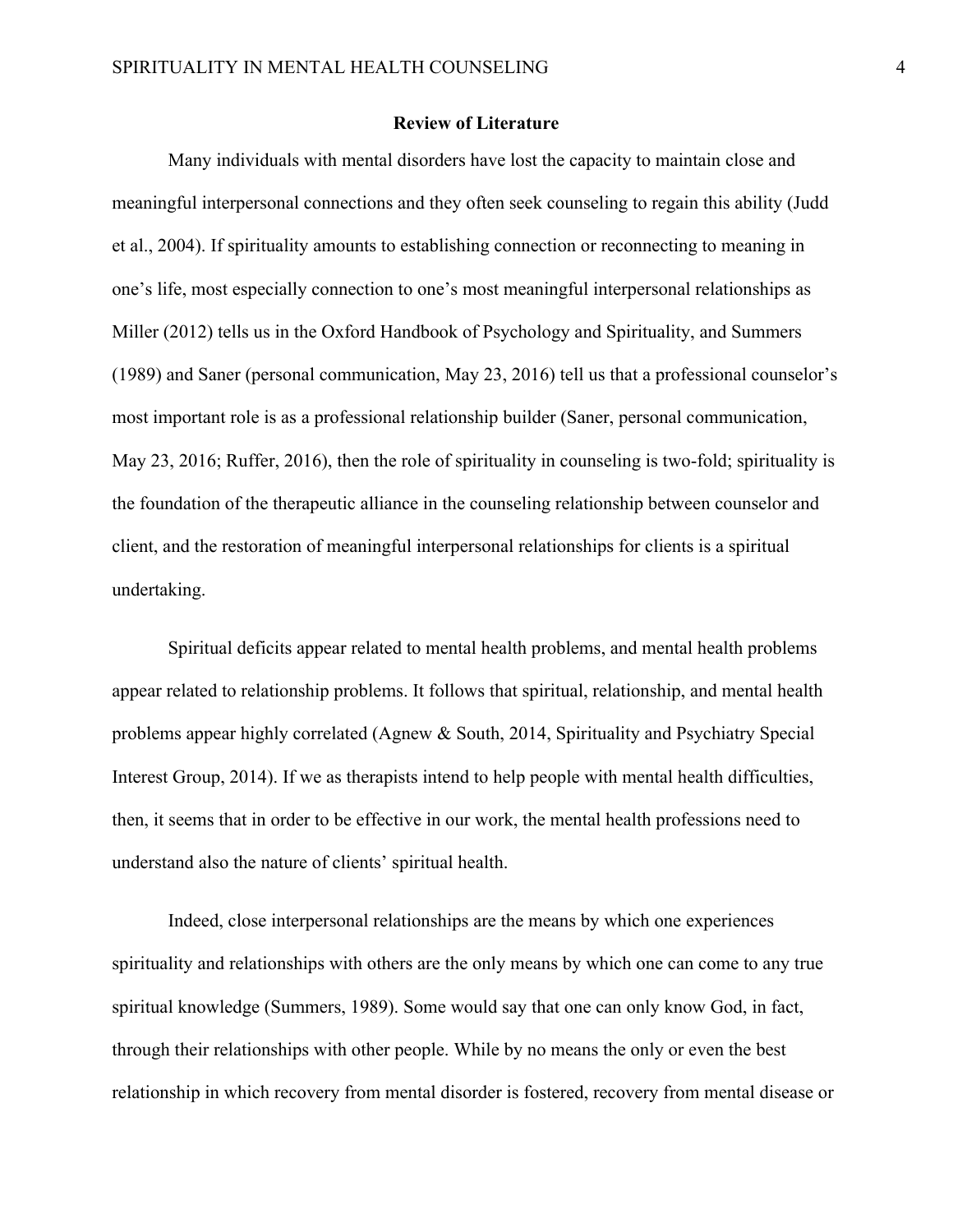disorder, as it relates to the clinical mental health profession, can only take place within the context of a relationship (Herman, 1992) – the *therapeutic relationship* between counselor and client seems in many ways a springboard for the healing and growth that takes place outside the office.

#### **Spirituality**

Spirituality can be accurately defined as "concerning matters of meaning, purpose in life, truth, and values" (Cook, Powell,  $\&$  Sims, 2011, p.4). It is fundamental to the human constitution and foundational to the nature of our surrounding world (Miller, 2012). It appears, therefore, an integral aspect of the lives the counseling profession seeks to improve. Spirituality is defined by Merriam-Webster as "the quality or state of being concerned with religion or religious matters" (Spirituality, para. 1, n.d.), however, spirituality as a concept is quite difficult to define concretely. A common notion seems to be that spirituality is accurately defined as "Pertaining to religion or religious matters". Spirituality and religion are concepts that are regularly used interchangeably, and religious people often consider themselves "spiritual", however, there is a very important distinction to be made. Saucier and Skrzypinska, who have written many scholarly works on the topic, (2006) define spirituality as, "an individual's search for meaning, unity, connectedness to nature, humanity, and the transcendent'' (p. 1260). Religion, on the other hand, "provides a faith community with teachings and narratives that enhance the search for the sacred and encourage morality'' (Saucier and Skrzypinska, 2006, p. 1260).

It appears that spirituality is the deeply personal pursuit of meaning in life, and religion appears to be the social construction of a spiritual quest, as well as the gathering of a community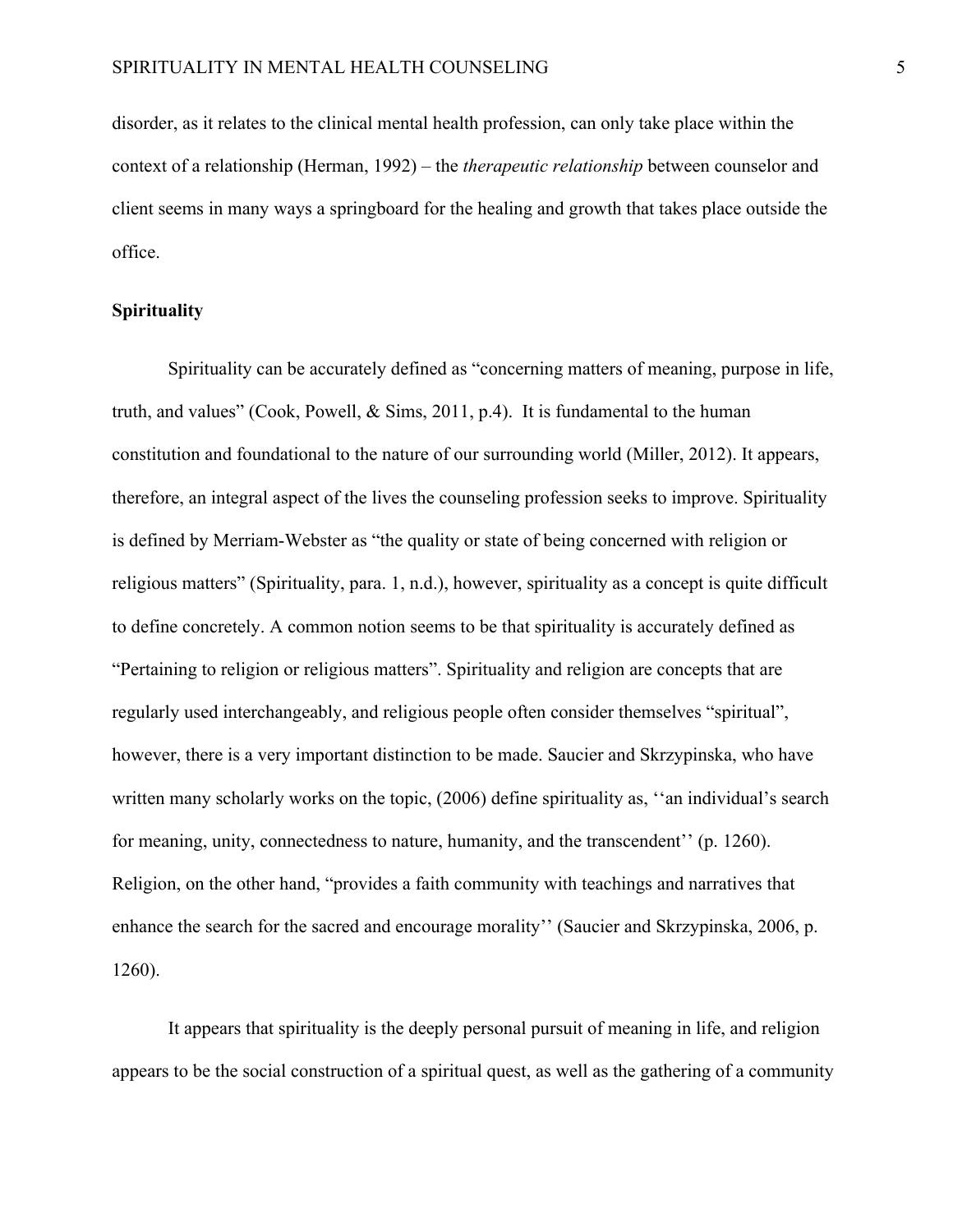#### SPIRITUALITY IN MENTAL HEALTH COUNSELING 6

around particular teachings. Despite the ever-common association of spirituality with religion, therefore, religion is merely a group expression of the universal, individual human experience of the search for life meaning (Miller, 2012). Even where spirituality and religion are used interchangeably, the concept has been evolving in the Western world with an increasingly popular "spiritual but not religious" identification (Cook, Powell, & Sims, 2011). It seems that individuals who identify themselves this way, while recognizing the importance of spirituality in their lives, reject the constraints of any particular religious label.

Despite the apparently widespread idea that the integration of religion or spirituality into psychology and science is ethically, professionally, and scientifically dangerous, (Plante, 2007), delinking the constructs of spirituality from their supernatural and most often religious brethren might show the mental health field generally and the counseling field in particular, that spirituality is an integral aspect of the work done by mental health professionals. In attempting to establish itself in the realm of science, psychology has historically distanced itself from religiosity because religion and spirituality are concepts that cannot easily be measured, however much work done in the final years of the  $20<sup>th</sup>$  century and since has shown the benefits of spirituality and religion for mental health (Plante, 2007; University of Minnesota, n.d.). Prayer, meditation, yoga, and even journaling, for example, are considered spiritual practices (University of Minnesota, n.d.), and along with being behavioral techniques that are quite often introduced to clients, these practices improve mood, overall health, well-being, and resilience in the face of hardship (University of Minnesota, n.d.), as they should if they are commonly used in the field. In addition, the spiritual quest helps people answer some of the most important existential questions, including, "What really matters in life?" and "What is sacred to me?" (Miller, 2012, p.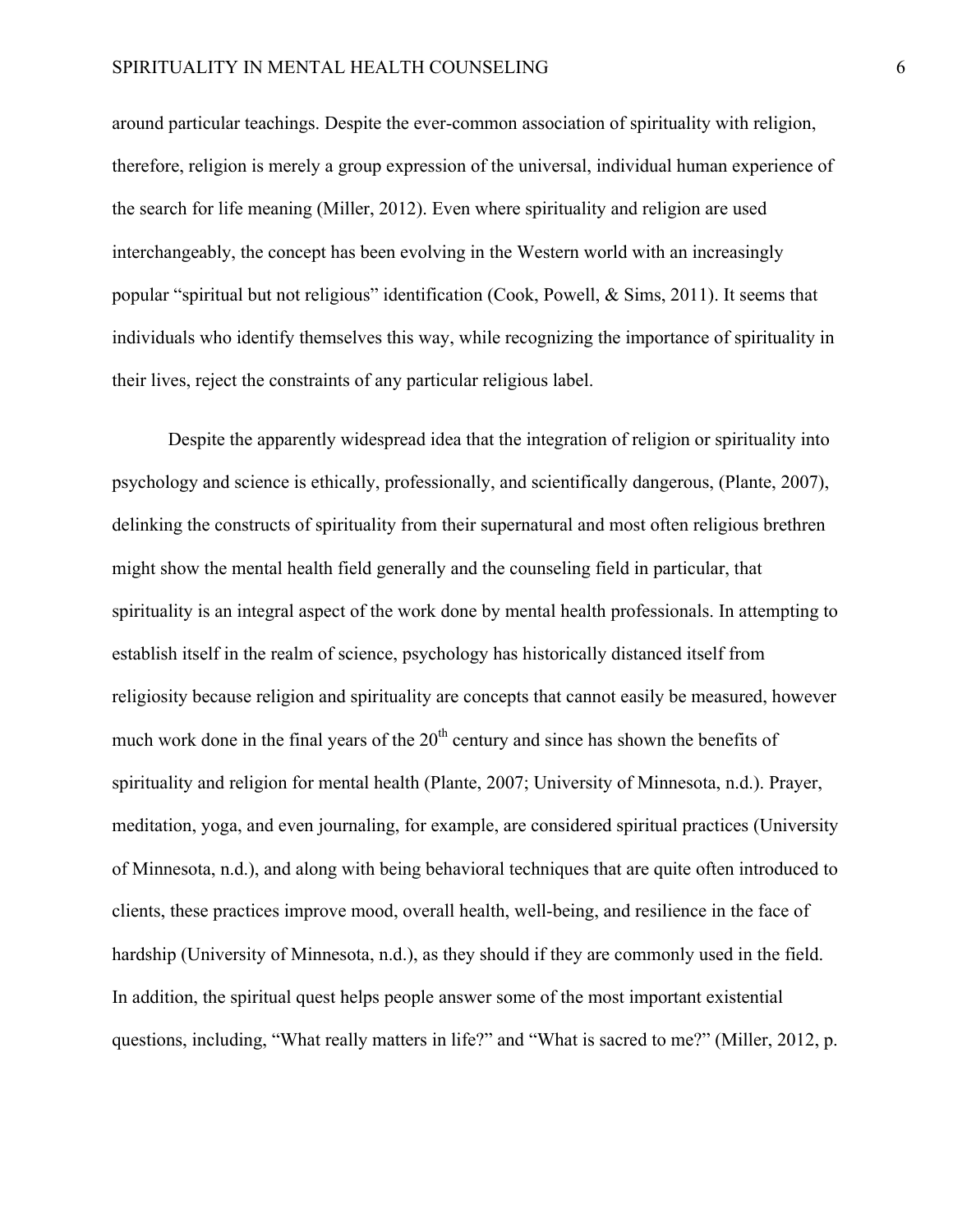388), which often arise during times of hardship, when the mental health profession is most likely to come into contact with its consumers.

Saucier and Skrzypinska (2006) tell us that "Beliefs about religious or spiritual phenomena have important effects on human behavior and functioning and they can also provide one with a cognitive map of the world that makes it meaningful" (p. 1257), which provides a paradigm from which one derives their beliefs about matters including, "how the universe began, what the purpose of life is, and how to understand injustice and death" (p. 1258). Furthermore, speaking on the religious component of spirituality, "such beliefs connect people, enabling the sharing of a system of values and rules that is obligatory for a social group" enabling them to find values and rules that may be a prime guiding force for actual behavior (Saucier and Skrzypinska, 2006, p. 1258). It seems possible that an innate sense of or need for spirituality in one's life is the driving force behind what eventually becomes religion, which in turn appears to be one of the primary driving forces for the formation of societal norms and values.

The human psyche connects us with the greater spirit, or consciousness, that is in us, through us and around us (Miller, 2012), where the individual psyche is the means by which one relates to oneself and connection in this regard also speaks to the very definition of spirituality (Summers, 1989). Spirituality is a cognitive and social construct (Miller, 2012); it appears a means of labeling the thoughts and subjective feelings of 'spirit' associated with finding deep meaning and connection; becoming emotionally, psychologically, and metaphysically "uplifted" in spirit. Because the use of language is critical for humanity to accomplish the things we have in our history, we've needed to provide labels for various phenomena in order to discern one from the next. The name given to the feeling of "spirit" when one feels uplifted, appears pertinent also pertinent in our relationships with others. Feeling supported in times of crisis as well as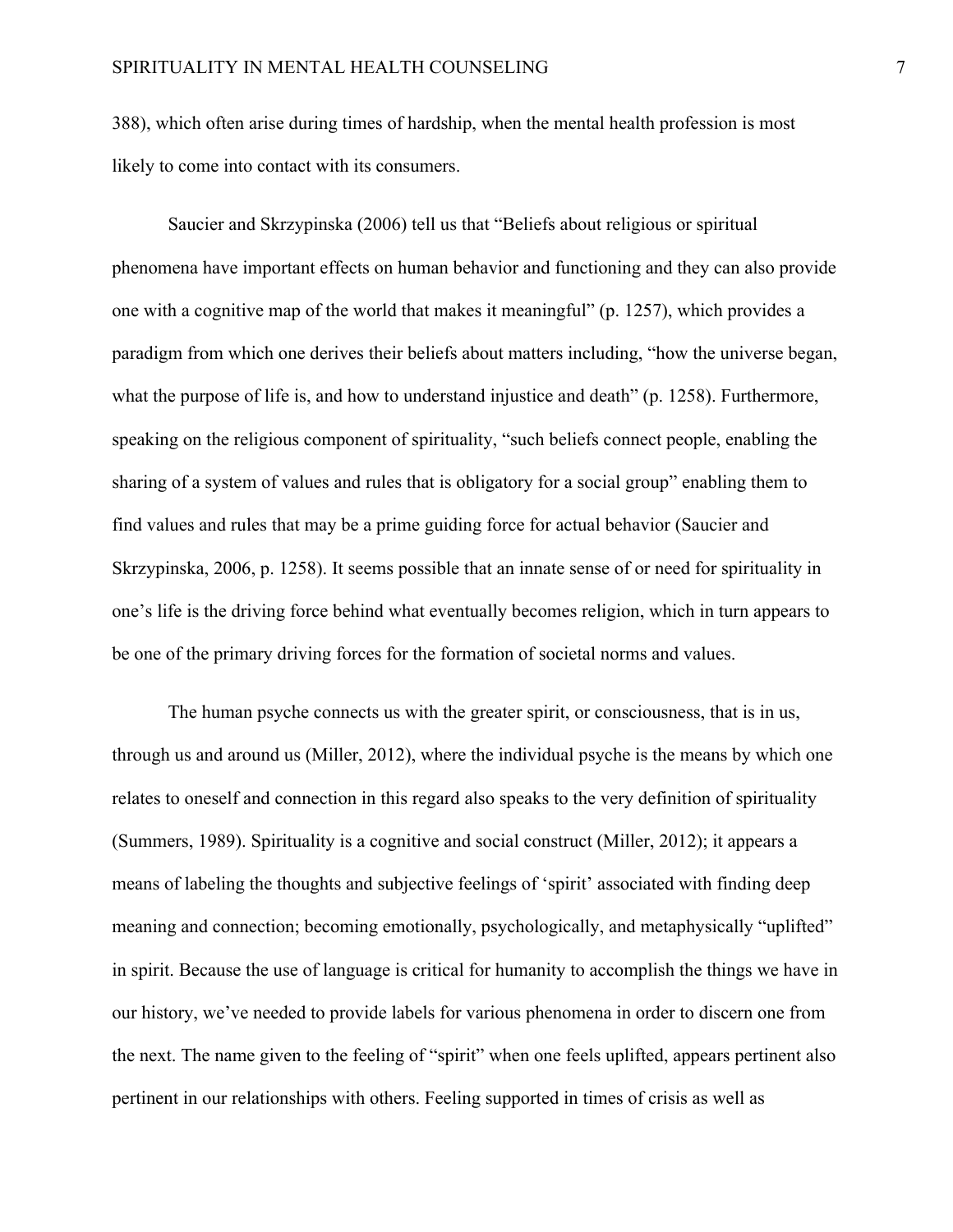#### SPIRITUALITY IN MENTAL HEALTH COUNSELING 8

supporting another through hardship in addition to the gathering of people behind a common cause no doubt changes brain chemistry in a way that in varying degrees feels uplifting. When we sing and pray in church, one has to wonder, along with high ceilings and beautiful architecture, is it the prayers themselves that brings God into our awareness or is it the deep sense of belonging to the group we're praying with that makes us feel His presence.

Recent studies in behavior genetics suggest that religiosity (though not denominational affiliation) is substantially heritable by mechanisms independent of commonly studied personality traits, and religious experience may be associated with specific aspects of brain function, where religious beliefs may play a physiological role in affect regulation (Saucier and Skrzypinska, 2006, p. 1259).

Counselor education programs certified by CACREP are mandated to integrate multicultural considerations into their curriculum (2016 CACREP Standards, 2016). It is required that the foundation of accredited programs, in fact, "reflect current knowledge and projected needs concerning multicultural counseling practice in a pluralistic society" (2016 CACREP Standards, p.8, 2016), and incorporate multiculturalism as one of its eight common core areas of education. However, the work done by Miller (2012) on spirituality, the extensive study of the concept by William James at the beginning of the 20<sup>th</sup> Century, and many other scholarly works tell us that spirituality is an innate human need not at all related only to those who particularly identify as religious or spiritual. Many students and young counselors, however, still see the importance of multiculturalism relative to client spirituality as an afterthought (Magaldi-Dopman, 2014), which seems a major disservice to the people the profession wishes to treat. Furthermore, despite the pervasiveness and importance of spirituality and religion in client lives, most psychologists have little training in dealing with religious and spiritual issues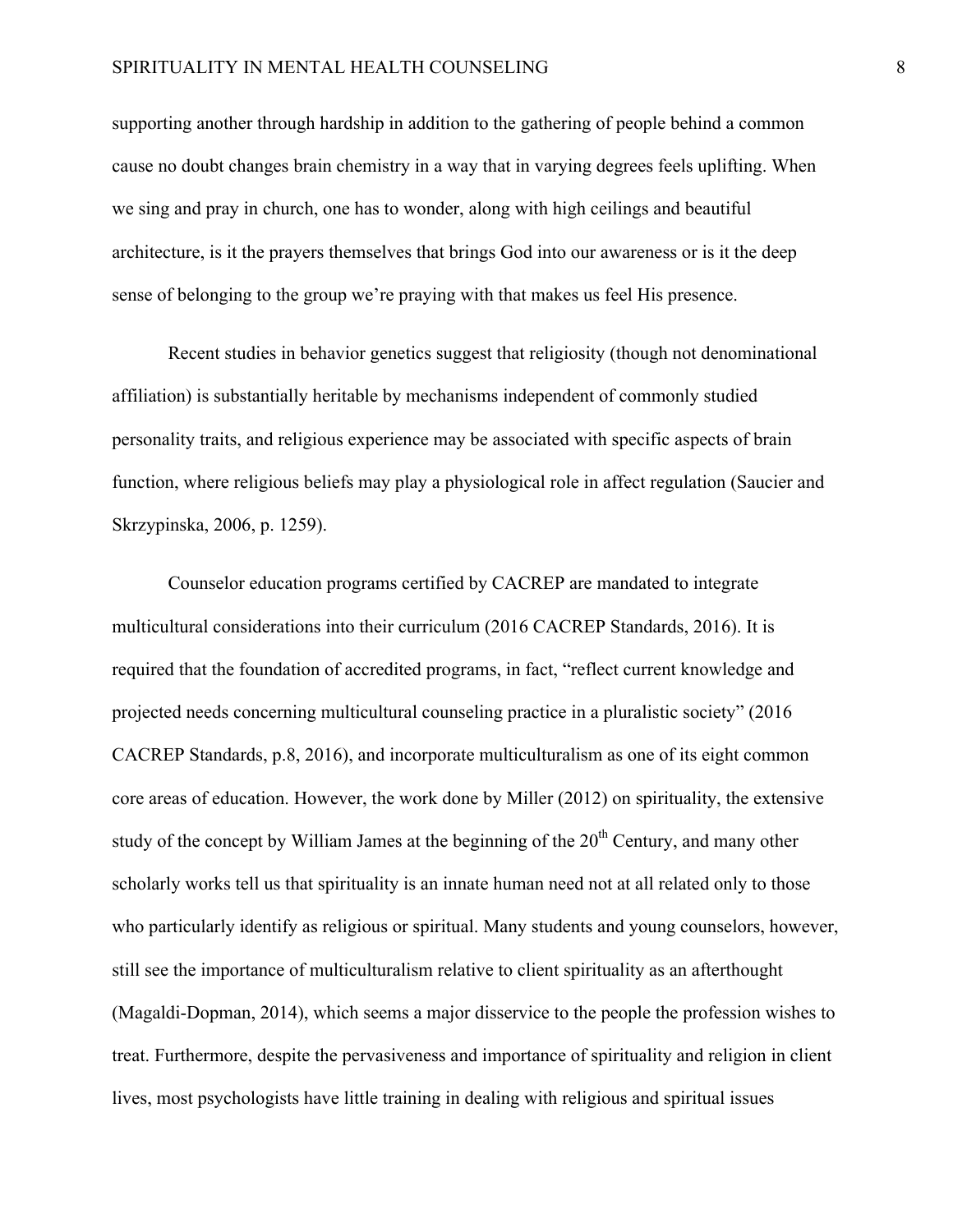(Shafranske & Malony, 1990, as cited in Nickles, 2011). It certainly appears that the field is falling short in its efforts to meet the needs of its consumers.

There are common themes among the world's various religious beliefs regarding what constitutes a good, spiritual, and well-lived life (Miller, 2012, Chapter 8). Investigating the common themes of "good" between the world's religions leads one to discover that what is seen as "good" most often involves behaving in ways that contribute meaningfully to one's interpersonal connections – "The conception of what is "good" centers on themes of selftranscendence, of which love – especially altruistic love – is the interpersonal manifestation" (Miller, 2012, p. 132). Jesus said above all, aside from loving God the Father, "Love your neighbor as yourself" is the most important commandment in Christianity. It seems, therefore, that if one lives life with concern for others, then he or she is living a spiritual life according to Christian doctrine. Because the most advanced form of love is operationally defined as "therapeutic treatment" (Cookerly, J., n.d.), the counseling relationship itself is a spiritual one, and if one of the primary goals of treatment is to improve a client's happiness and well-being, which appears a result of meaningful connection with significant others, so are its best outcomes.

## *Western Culture*

Western culture seems to exacerbate spiritual sickness in its society's members. For example, one important dimension of any culture is the extent of the importance placed on individualism or collectivism. Collectivism, for example, puts an emphasis on distinguishing between in-groups and out-groups, engaging in cooperative tasks, and focusing on what people have in common (Basu-Zharku, J. O., 2011). Conversely, individualism is characterized by engagement in competitive tasks and by an emphasis on what makes the individual distinct from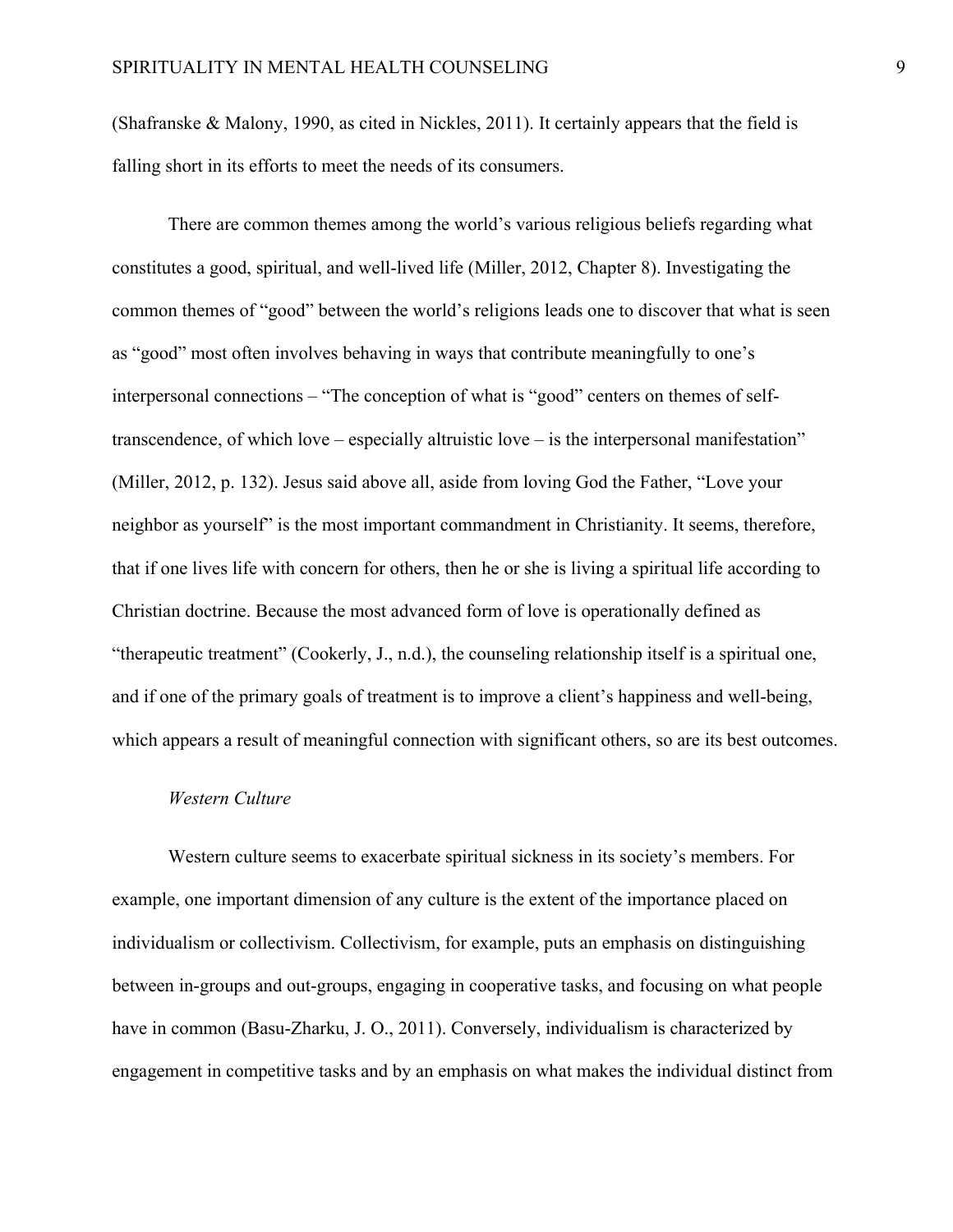other members of society (Basu-Zharku, J. O., 2011). In societies in which agreeing on social norms is important and jobs are interdependent, collectivism is predominant, whereas in complex, stratified societies like the United States and much of the Western world, affluence, independence, and differences are emphasized and individualism is predominant (Basu-Zharku, J. O., 2011). It does not appear by chance that societies which place greater importance on individualism and individual power are less happy overall than societies which stress the importance of the common good. Whether correlated to its economic systems and social ideologies or not, despite the increasing integration of Eastern philosophical and religious tradition which believe in the "unity of man", and a holistic concept of mind, body and spirit (Motak, 2009, p. 129), our culture remains quite individualistic and even an apparent incorporation of Eastern ideas into Western spirituality is individualized as a right to "individual freedom, the right to be authentic, special, and different" (p.139).

While the United States is economically the richest, most affluent country in the world, overall happiness is lower here than other developed countries (Schulte, B., 2015). The income gap in the United States has also been growing in proportion to the decrease in overall happiness (Schulte, B., 2015), and besides the focus on individualism which appears to foster disconnection between members of our society, it makes sense with increasing numbers of people falling below the poverty line given the findings in the Adverse Childhood Experiences (ACEs) study that individuals of lower income are at increased risk for experiences which lead to significantly increased physical and mental health problems later in life (Centers for Disease Control and Prevention, 2014).

#### *Trauma*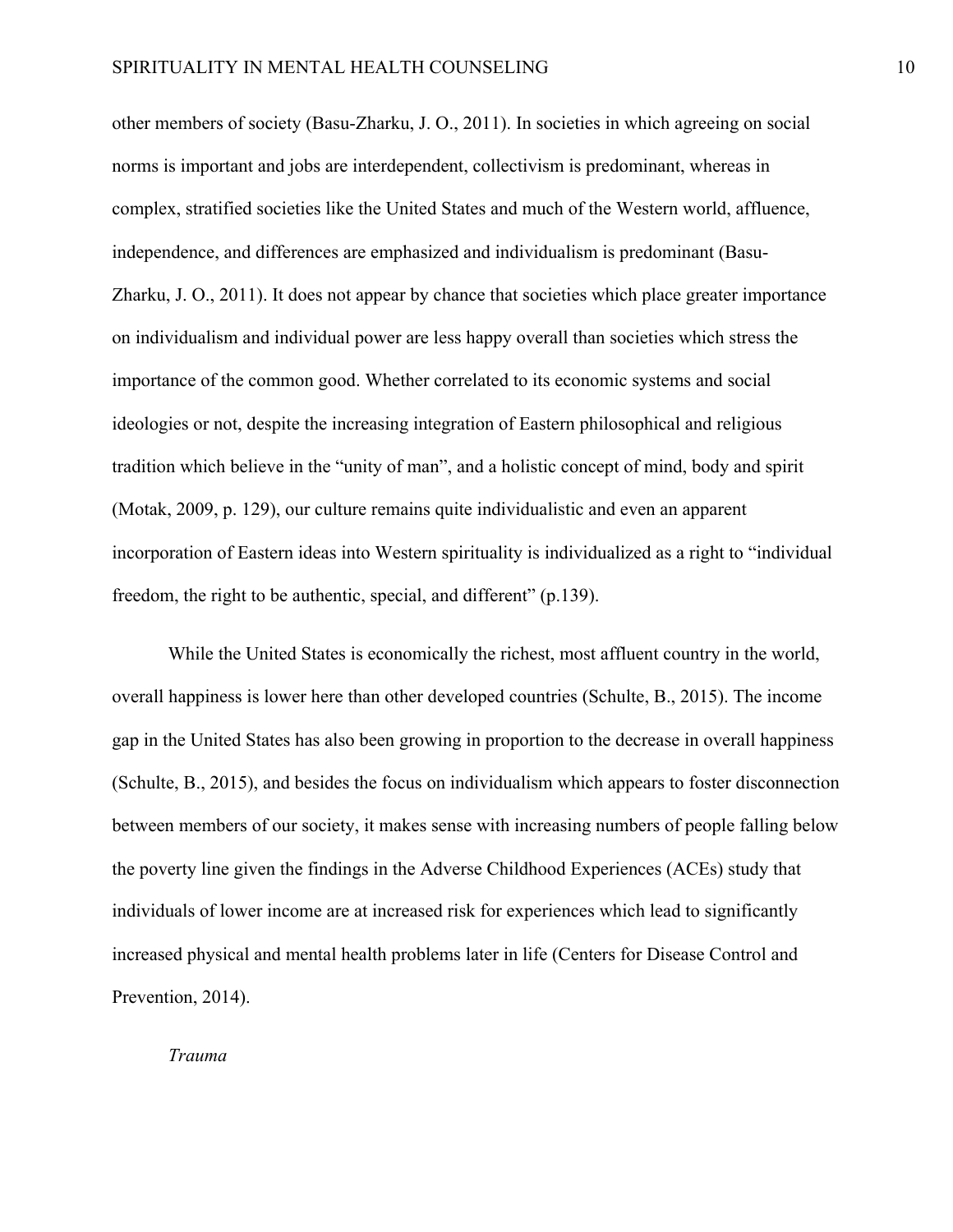There are various definitions of trauma and there are certainly varying levels of traumatic experience, but common definitions appear to settle on the idea that trauma is the result of a highly stressful event which overwhelms an individual's ability to effectively cope. Feelings of being emotionally, cognitively, or physically overwhelmed often result from abuse of power, betrayal of trust, entrapment, helplessness, pain and confusion (Giller, 1999).

Childhood exposure to victimization is prevalent and has been shown to contribute to significant immediate and long-term psychological distress and psychosocial impairment (D'Andrea, et al., 2012). Exposure to traumatic stressors in childhood is extremely common and has been described as a "silent epidemic" (D'Andrea et al., 2012). Sixty-one percent of men and fifty-one percent of women have experienced trauma, while upwards of ninety percent of consumers of behavioral health services have experienced trauma in their lifetimes (Substance Abuse and Mental Health Services Administration, 2015). Some of the most profound spiritual deficits, therefore, and quite possibly the most profound schism between an individual and their most meaningful interpersonal relationships, appears to be a consequence of pathological childhood experiences.

These experiences are quite often associated with caregivers or other important adults in a child's life (D'Andrea et al., 2012). Early relationships with caregivers and other important adults form the foundation of every interpersonal relationship that comes after (Herman, 1992), so interpersonal trauma, especially between a child and caregiver, but also including the witnessing of violence, having significant medical problems, experiencing school-related trauma including bullying, or experiencing the death of a loved one also have significant negative effects on one's ability to relate to others later in life (D'Andrea et al., 2012; National Child Traumatic Stress Network, n.d.).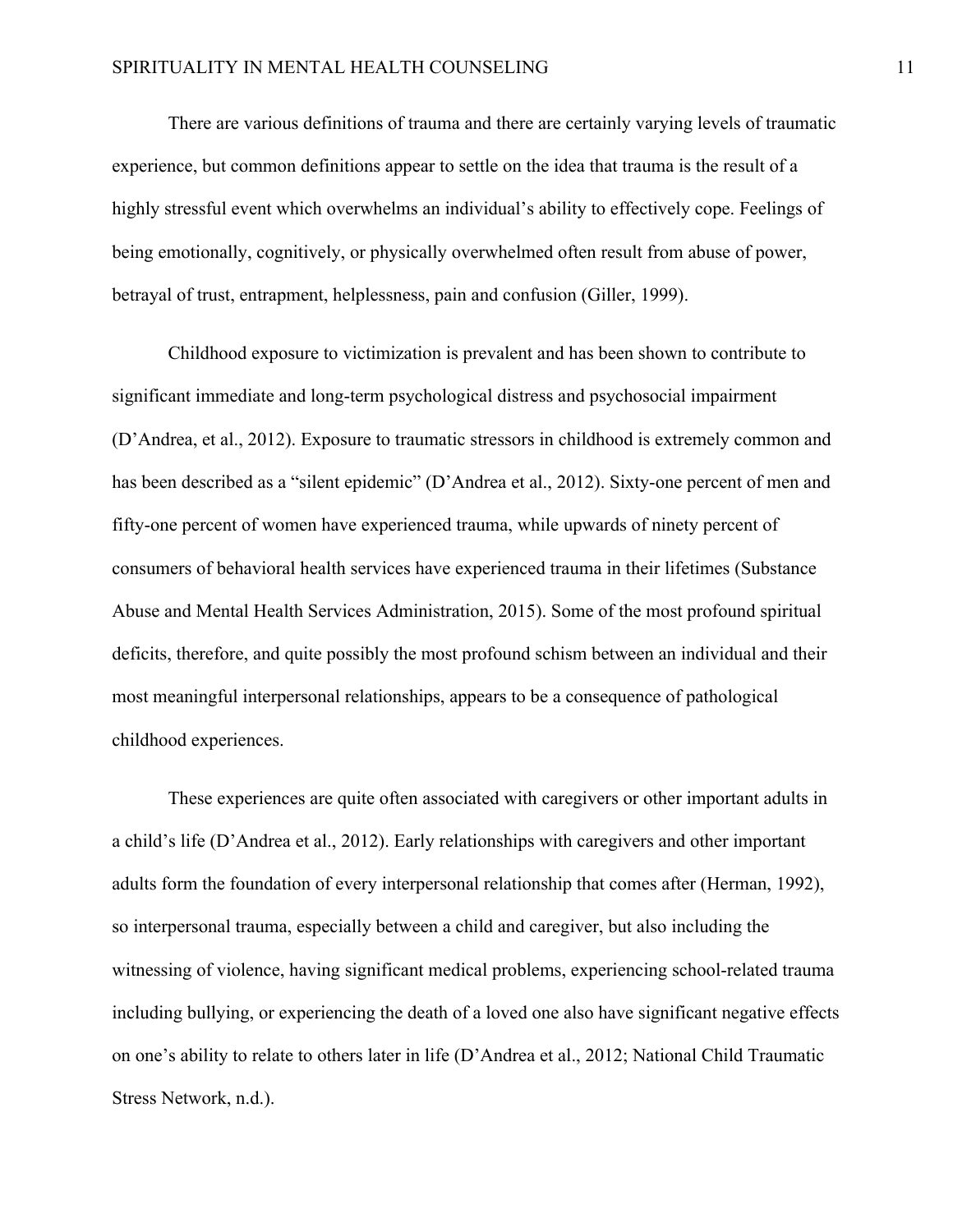Without healthy and supportive adult relationships, after traumatic experiences, significant long-term consequences result (Sacks, Murphey & Moore, 2014; Herman, 1992; Sacks, Murphey & Moore, 2014; National Traumatic Stress Network, 2014) because children lack the capacity to process the overwhelming emotions associated with them. Children rely on healthy adults for the caring and supportive environment necessary to allow them to form their own self-regulatory skills (Florez, 2011; Herman, 1992). Adverse early-life experiences including physical or sexual abuse, living with someone with a substance use or other mental health disorder, witnessing domestic abuse, experiencing the death of someone close, and divorced parents have all been shown to be traumatic experiences for a child. The most common traumatic experience in childhood, economic hardship, tends to be long-standing and may be the most important predetermining factor leading to mental health diagnoses later in life (D'Andrea et al., 2012). Nearly half (46%) of all children in the United States have *at least one* adverse childhood experience (ACE) and these experiences correlate highly with anxiety, substance use, obesity, and depression later in life (Sacks, Murphey & Moore, 2014). Fairly consistent with the national average, 42 percent and 46 percent of children in Minnesota and Wisconsin respectively, have experienced at least one ACE in their lifetime. Other studies show, however, that a *majority* of individuals experience some form of childhood trauma, which the National Child Traumatic Stress Network and other work shows can also include variations of community violence, medical trauma, and natural disaster (National Child Traumatic Stress Network, 2014; D'Andrea et al., 2012).

Harvard's Center on Childhood Development (2016) says that early-life stress can create one of three responses in a child. Stress induces a positive, tolerable or a toxic stress responses in children who experience stressors (Center on Childhood Development, 2016). *Positive* responses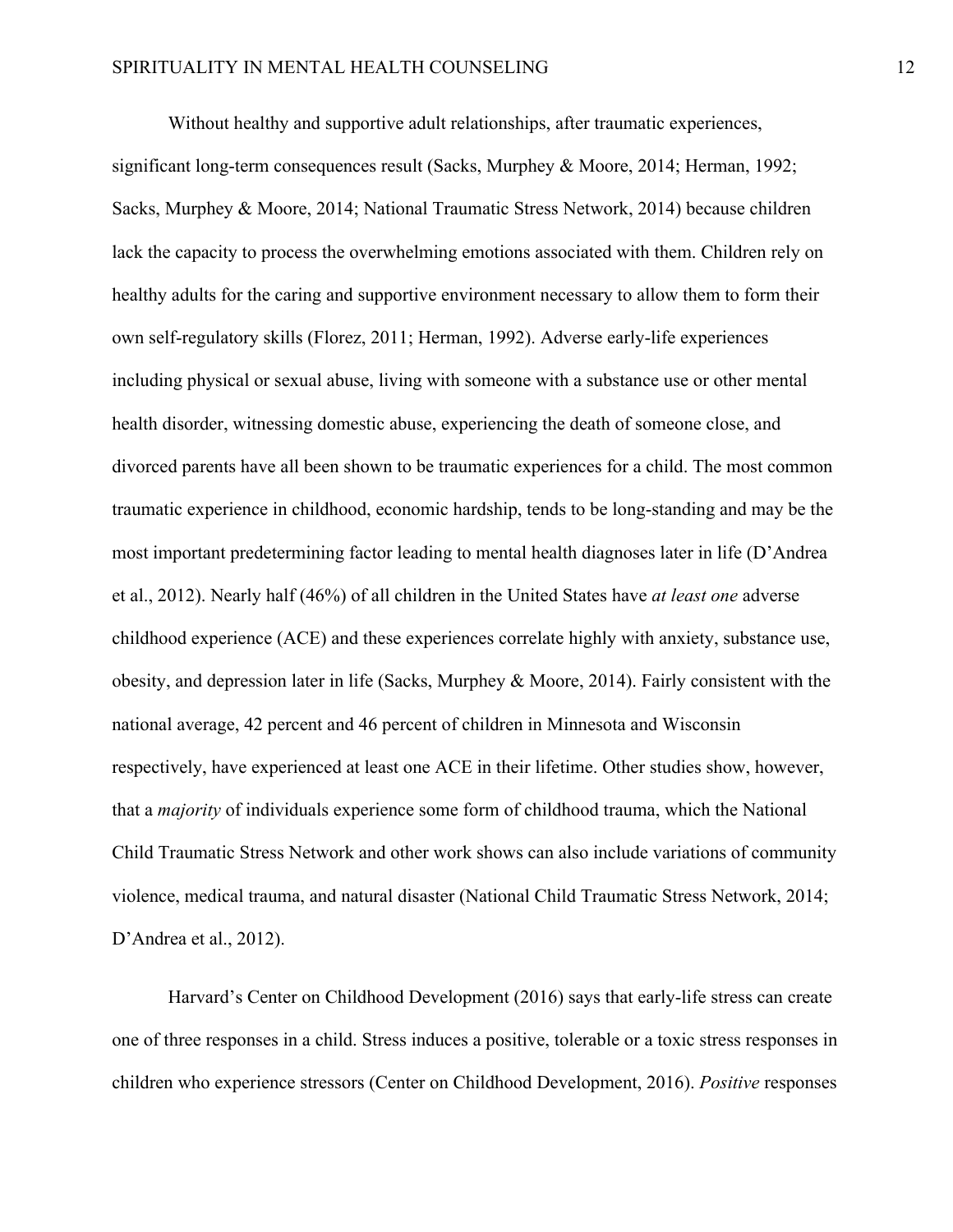result from normal events, which can even be necessary for healthy development (Center on Childhood Development, 2016). Positive stress responses result from changing caregivers, immunization shots, or the first day of school. *Tolerable* stress responses include the physiological reaction when a child undergoes stress resulting from more severe and longer lasting difficulties including the death of a loved one or sustaining a frightening injury (Center on Childhood Development, 2016). Tolerable stress would, without the buffering effects of supportive adults, overwhelm a child's ability to cope and result in long-term biological damage to the brain (Center on Childhood Development, 2016). A *toxic* stress response is a child's reaction to strong, frequent and/or prolonged adversity stemming from physical or emotional abuse, chronic emotional or physical neglect, caregiver substance abuse or other mental illness, long-lasting exposure to violence, and/or the accumulation of family economic hardship (Centers for Disease Control and Prevention, 2014). Experiences leading to the toxic stress response in children appear to closely match the ACEs talked about in the CDC's longitudinal study of the health consequences that often result from them (Centers for Disease Control and Prevention, 2014).

Without adequate support, disruption of healthy brain development results and architectural brain changes have life-long consequences for stress-related disease and cognitive development (Center on Childhood Development, 2014) and while the CDC's correlational research does not, like the research done by the Center on Childhood Development, equate the long-term health consequences of early-life trauma to biological changes in the brain, the result is ultimately the same. Long-term effects of early-life trauma, which is incredibly common, include problems with mental health and well-being even much later in life. When the toxic stress response occurs continually, in fact, it takes a cumulative long-term toll on physical and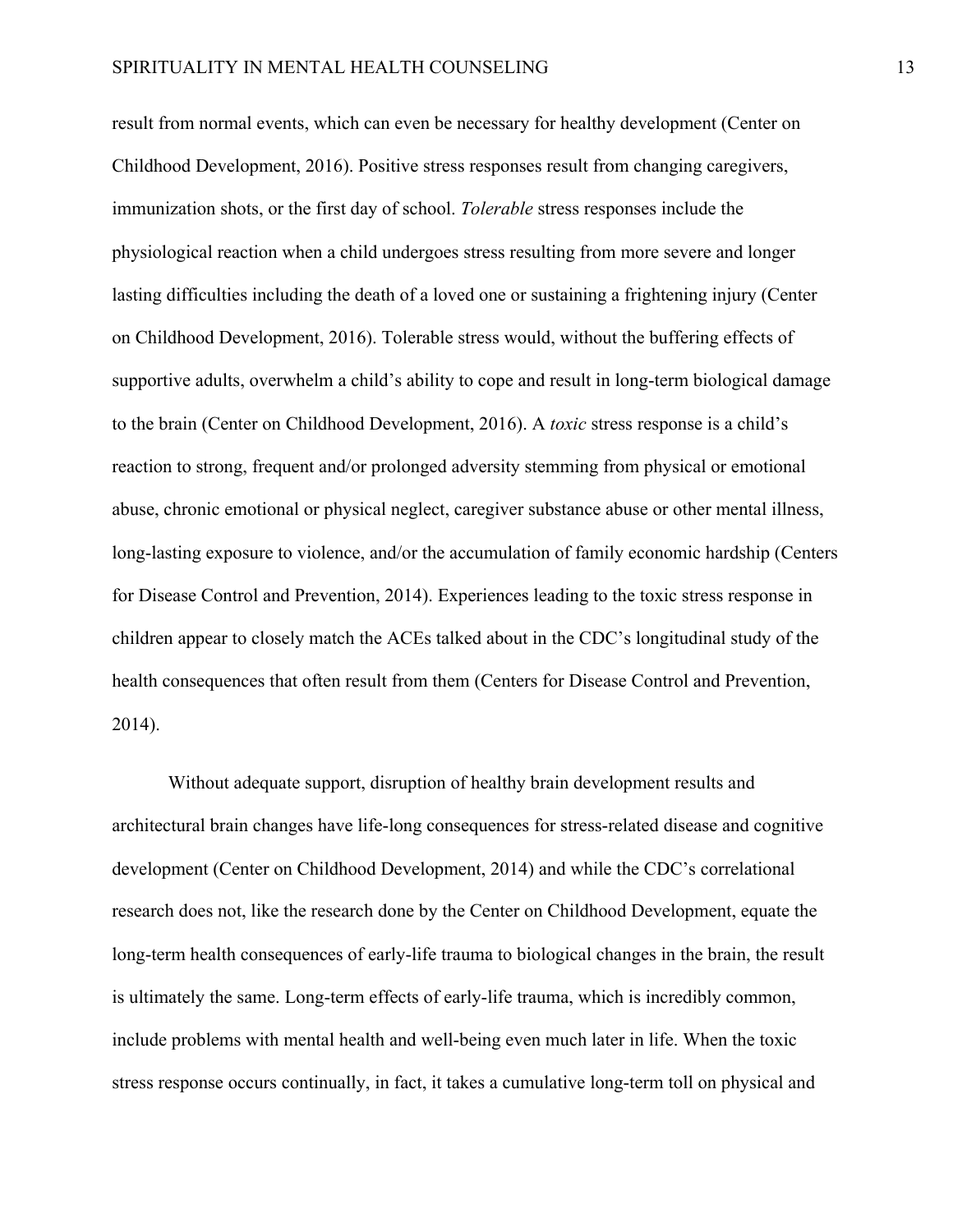mental health, and may be one of the most significant causes of disease and disorder nationwide (Centers for Disease Control and Prevention, 2014).

Dissociation, which includes amnesia, derealization, depersonalization, and emotional numbing, is a primary effect of overwhelming traumatic experience and literally means "disconnection" (International Society for the Study of Trauma and Dissociation, 2016). Dissociation occurs by various adaptive psychological processes, allowing an individual to endure traumatic experiences from which they have little or no control, but is maladaptive later in life for one's ability to relate and connect meaningfully in their interpersonal relationships (National Child Traumatic Stress Network, 2014).

Dissociative symptoms are very often found in those seeking mental health treatment (International Society for the Study of Trauma and Dissociation, 2016). Where dissociation helps an individual survive an emotionally overwhelming experience, later in life it seems to cause disconnection from life-giving, supportive, uplifting relationships and spirituality. One can truly heal only by means of reconnection, and a counselor's role is helping clients integrate their experiences in a way that allows them to form the secure attachments they were once deprived of (Herman, 1992). The therapeutic relationship between counselor and client itself is of primary importance to healing and growth (Herman, 1992) and relationships are in fact the only means by which a client who has experienced interpersonal trauma can heal from its wounds (Herman, 1992). For abused or emotionally neglected children, who appear to make up around 90% of the consumers of mental-health services in the United States (Substance Abuse and Mental Health Services Administration, 2015), the therapist plays for the client the role of the emotionally stable adult the client once needed in childhood (Herman, 1992). Through the therapeutic relationship built in counseling, clients can often for the first time learn to be aware of subjective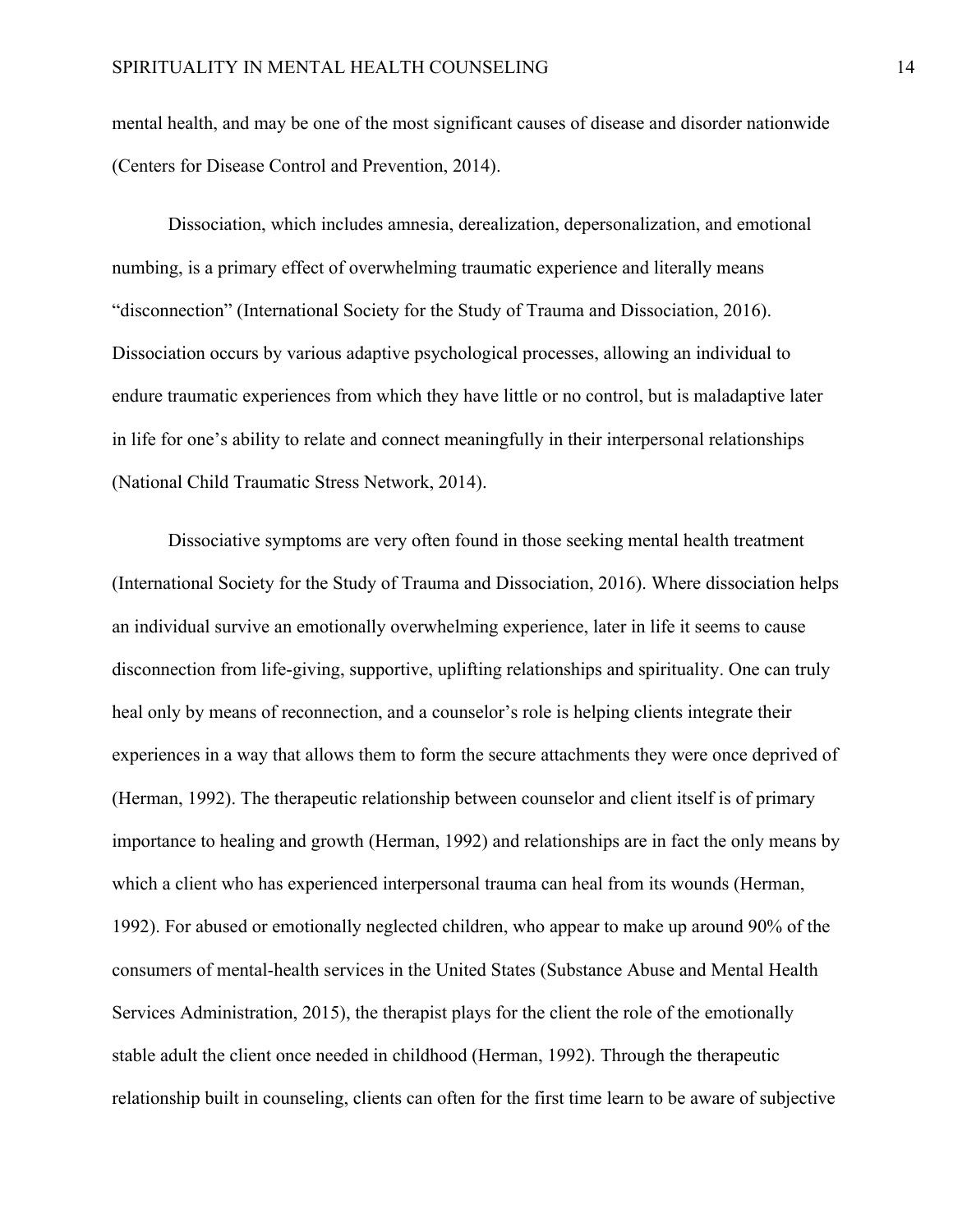feelings and emotions as they arise – they learn to self-regulate (Herman, 1992; Dell & O'Neill, 2009). Emotion regulation allows for perspective-taking, critical thinking, and empathy (Dell  $\&$ O'Neill, 2009; Herman, 1992), which are integral qualities for one's ability to relate well in longterm interpersonal relationships.

Though the research shows that early-life trauma has very clear long-term consequences for one's ability to maintain significant interpersonal relationships, and this difficulty often has additional long-term mental health consequences (National Child Traumatic Stress Network, 2014; Herman, 1992; D'Andrea et al., 2012), trauma need not be experienced in childhood to have similarly adverse effects (Herman, 1992). Adult victims of domestic violence, rape, soldier experiences during wartime, and experiences of seeing loved ones hurt can also result in problems for one's ability to relate to her or his peers (Herman, 1992). Of significance here is psychosocial impairment. Psychosocial impairment is one of the primary criteria that must be met in order for a diagnosis of a mental health disorder to be made (American Psychiatric Association, 2000; American Psychiatric Association, 2013). A client's inability to relate well to his or her peers appears quite significant for the mental health community then, if one intends to help those suffering from mental illness.

## **Mental Health**

Mental health is defined by Merriam Webster's Online Dictionary (n.d, paragraph 1) as "the condition of being sound mentally and emotionally, characterized by the absence of mental disorder (neurosis or psychosis) and by adequate adjustment, especially as reflected in feeling comfortable about oneself, positive feelings about others, and the ability to meet the demands of life". Similar to the concept of spirituality, mental health can have a number of definitions, and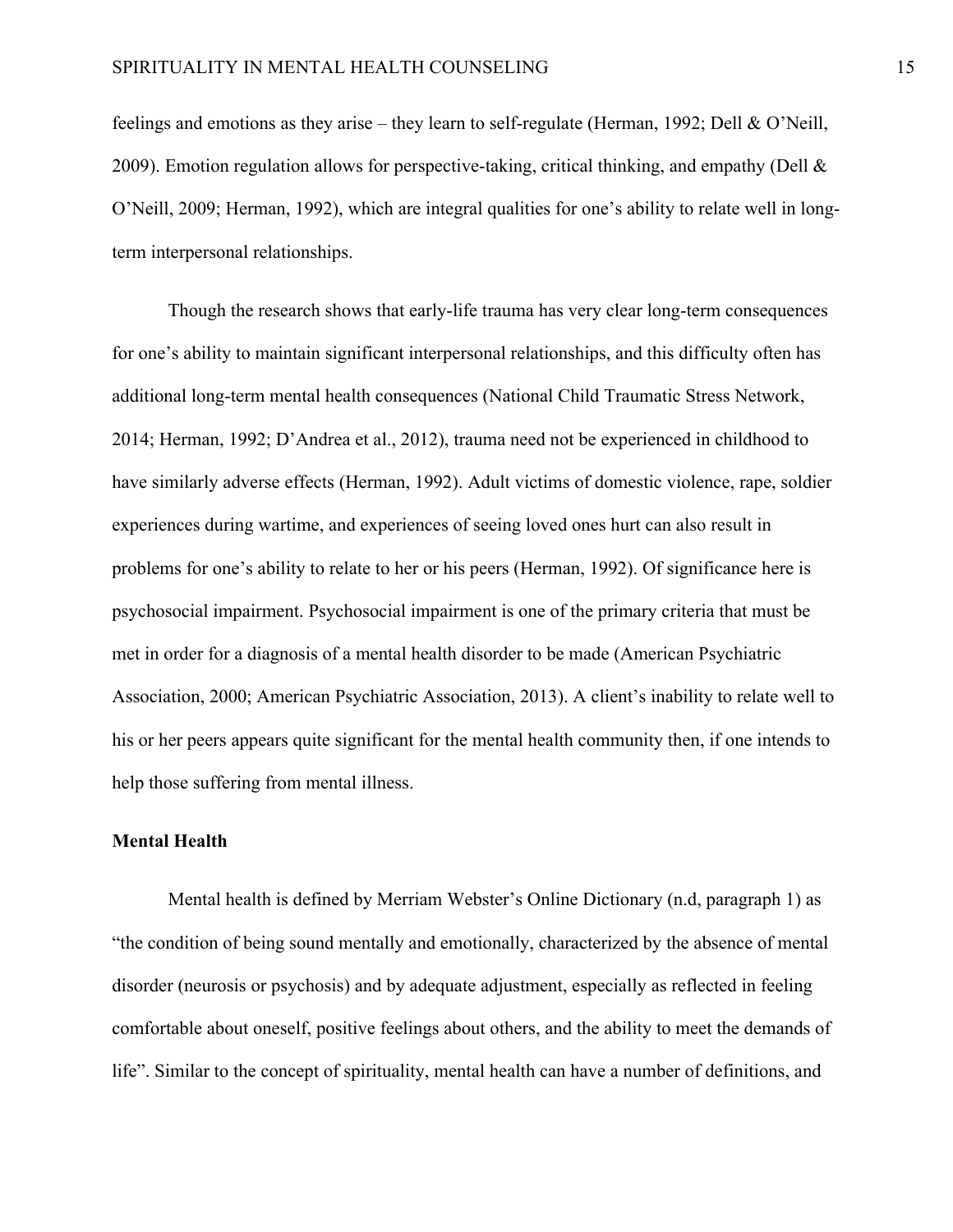which definition is used depends upon the goals and aims of those defining it. According to the World Health Organization (WHO), for example, whose goal is "To improve equity in health, reduce health risks, promote healthy lifestyles and settings, and respond to the underlying determinants of health" (World Health Organization, n.d., paragraph 1), mental health is defined as a state of well-being in which every individual realizes his or her own potential, can cope with the normal stresses of life, can work productively and fruitfully, and is able to make a contribution to her or his community.

The Diagnostic and Statistical Manual of Mental Disorders (DSM), a foundational tool in the practice of counseling and other professions in the mental health field in the  $21<sup>st</sup>$  century, takes a medical approach to the definition of mental health, requiring "the absence of mental disease or disorder" (American Psychiatric Association, 2000). If disease or disorder is not present, then there is nothing to treat. The writers of the DSM discern between psychopathology and normal psychology by reference to normative data which includes the range of thoughts, emotions, and behavior most often found in Western society (American Psychiatric Association, 2000). Deviation from what is considered 'normal' thought and behavior, then, is the determinant of whether an individual has a treatable mental illness. In the DSM 5, the current edition of the text, disorders fall on a continuum ranging in severity from mild, meaning it has few pertinent symptoms, to severe, where symptoms are many and significantly impact psychosocial functioning at home, work, or play (Willenberg, 2013). Normative deviation seems to imply that an individual does not fit well within a sample of their peers. It seems possible that the very reason mental illness is of significance in society is because of its cause for disconnection.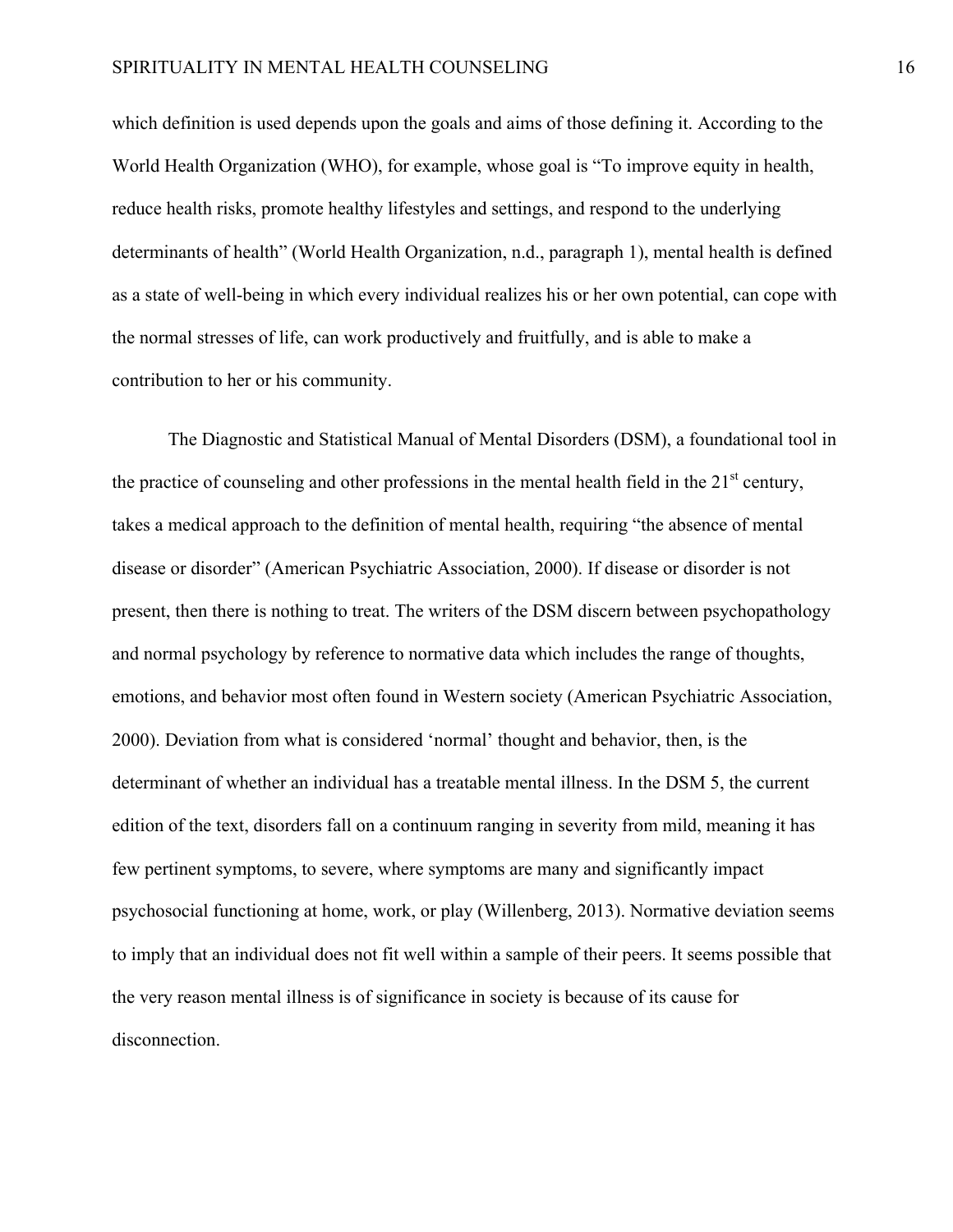Classification of disease also indicates the types of treatments that are likely to work and in this way, simplifies and streamlines the course of treatment, i.e. a broken bone needs to be set and wrapped, an infection is cured with a course of antibiotics, and a headache fixed with an aspirin. Similarly, in the disease model of mental disorder, which is but an arm of the medical field, treatment cannot be justified and paid for without medical classification and different classifications of mental disorder also call for particular therapies, such as cognitive behavioral therapy for depression and anxiety or dialectical behavior therapy for borderline personality disorder (National Institute of Mental Health, 2016). No matter the treatment, however, it seems that whatever course of treatment is utilized, disorders appear to amount to little more than a function of disconnection from meaningful relationships to significant others, and at the core of the disconnection to meaningful relationships for most individuals suffering psychosocial impairment lies interpersonal trauma of varying degrees (Sacks, Murphey & Moore, 2014, National Childhood Traumatic Stress Network, n.d., D'Andrea, et al., 2012 ), exacerbated by living within the context of an overall, sick society.

Because of psychosocial distress, whether a function of client misperceptions or whether the disorder causes actual impairment in their relationship to self and other, mental disorders of every kind impair client health and wellness, of which close relationships to others are a critical ingredient (World Health Organization – Mental Health, n.d.). The World Health Organization sees mental health as including an individual's ability to contribute in a meaningful way to their community (World Health Organization – Mental Health, n.d.), which seems to reinforce the importance of a sense of belonging or connectedness to others for mental health. Contributions to community fosters in an individual a sense of purpose and meaning (Evolutionaryethics.com, n.d.), which seems to parallel the search for meaning one might find on their path to spiritual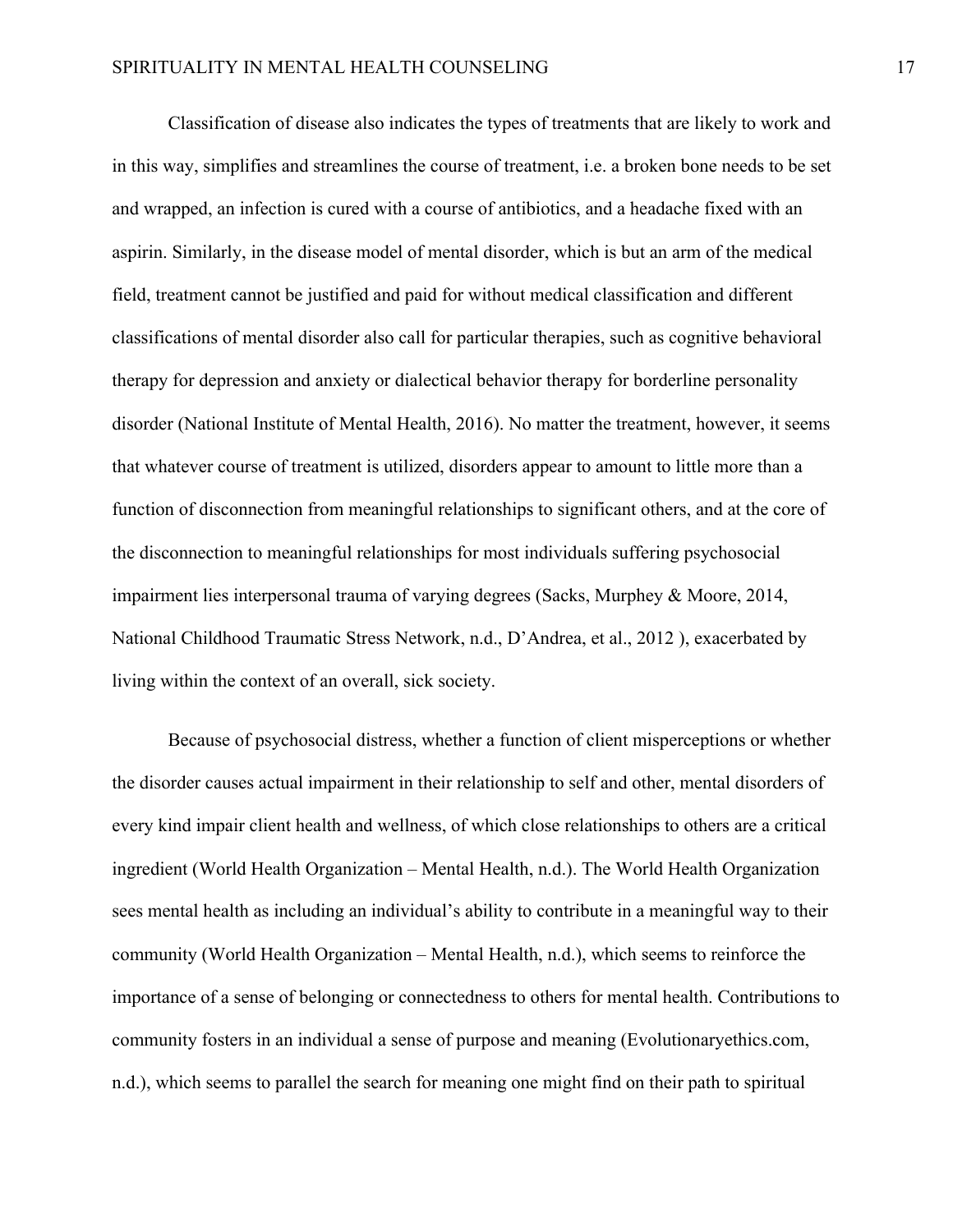wellness. The WHO recognizes that reconnection to community life helps individuals not only feel the sense of social support that they require through the normal ups and downs of life (WHO – Mental Health, n.d.), reconnection to community and meaningful relationships in a social world is necessary for the physiological biochemical reactions in the human brain which allow human beings to feel happiness and well-being in their truest sense (Reker & Chamberlain, 2000). One has to wonder whether the same inheritable brain states associated with increased religiousness and spirituality are also at play during the physiological biochemical reactions that occur within the brain when one connects to meaningful interpersonal relationships and finds their "truest sense of happiness and well-being" through them.

Social support, as discussed earlier in this draft may be directly correlated with spirituality and in fact might be a consequence of physiological chain reactions in the same, similar, or overlapping brain areas, inducing highly correlative brain-states, moods, and behaviors. Quite similarly, social support has been tied to mental health in multiple studies (Cobb, 1976; Anthony, 1993; Dalgard, Bjork & Tambs, 1995) as both a buffer against mental illness and significant in the process of healing from mental disease, so one has to wonder whether and how there are similarities in the behaviors of mentally healthy and socially supported individuals and the ways in which one's thoughts, feelings, and behaviors when mentally healthy correlate with the biochemical reactions in the brains of individuals who have adequate social support. It does not seem a large leap to suppose that because of the high correlation of social support to spirituality, with a high correlation of social support to mental health as well, that spirituality and mental health might also share similar brain pathways and physiological mechanisms, resulting in similar thoughts and behaviors as a consequence of both. Furthermore, because of the clear association of social support with both mental health and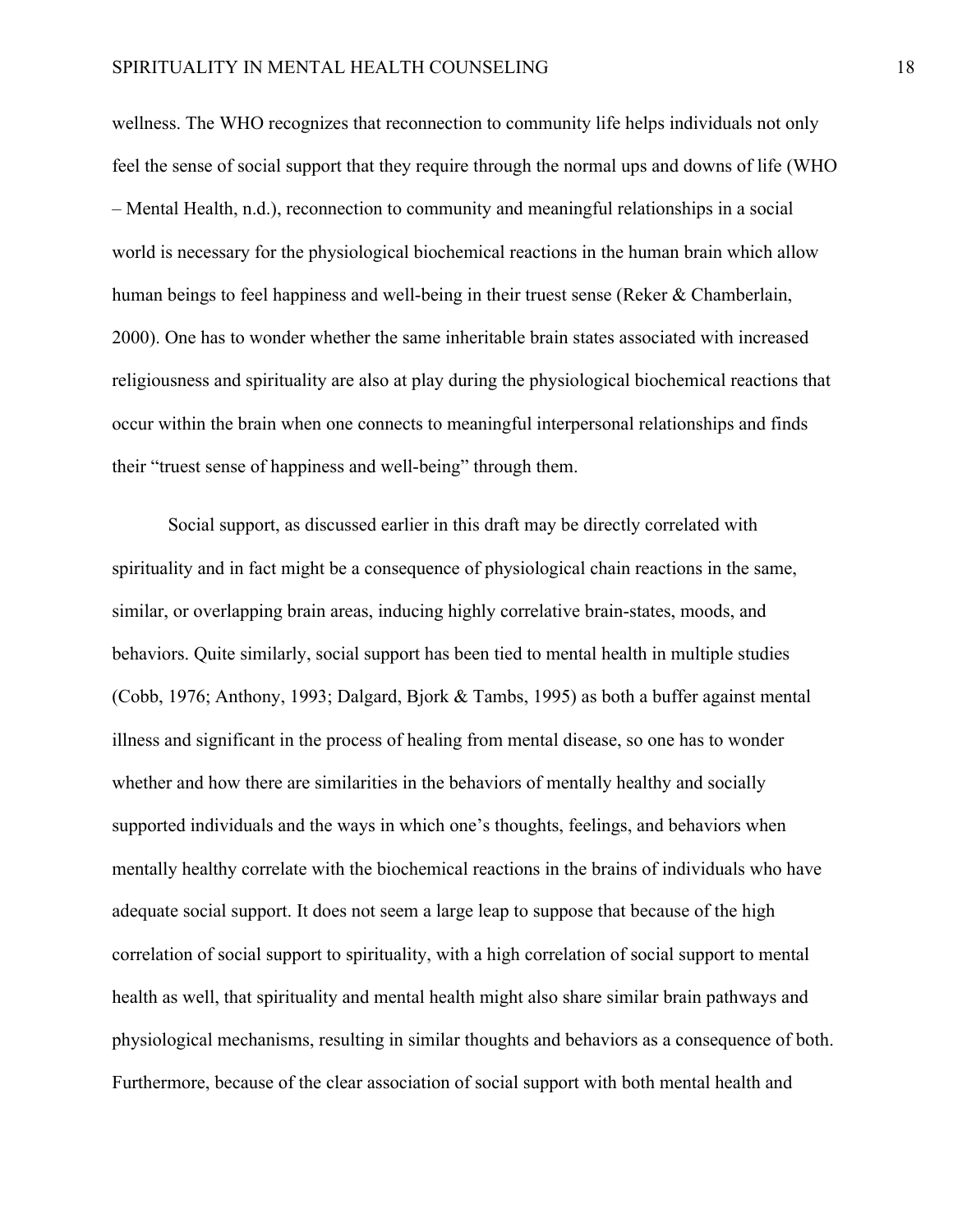spirituality, it appears possible that there might be a high correlation of mental health directly to spirituality and therefore, spirituality it seems, should be of greater concern overall to the mental health professions.

## **Conclusion**

It is obvious that the concepts of mental health and its opposite, mental disorder, are important concepts for the behavioral health professions, among which the clinical mental health counseling field is a part (Facts about Mental Health Counselors, n.d.). Counselors seek to better the lives of their clients, whether children among hundreds of other students, students in college seeking career direction, or individuals seeking to build happier, fuller lives by adopting new ways of seeing themselves and the world in which they live (American Counseling Association, n.d.). Clinical mental health counselors help their clients discover new ways of seeing themselves and counselors help clients develop new perspectives on life situations, reframe their world-views in a way that causes less anxiety, depression, or other overwhelmingly persistent thoughts and feelings for which the client has struggled to find ways to cope (Counselor-License.com, 2016), with the end of helping them reconnect. It seems that one of the primary purposes of the counseling field is, as Saner (personal communication, May 23, 2016) tells us, relationship building. Are mental health counselors not, in their pursuit of helping consumers, helping clients mitigate the psychosocial impairment caused by their disorders in order that they can more meaningfully connect?

Counseling is "a professional relationship that empowers diverse individuals, families, and groups to accomplish mental health, wellness, education, and career goals" (20/20 Consensus Definition of Counseling, para.1, n.d.) and the American Mental Health Counseling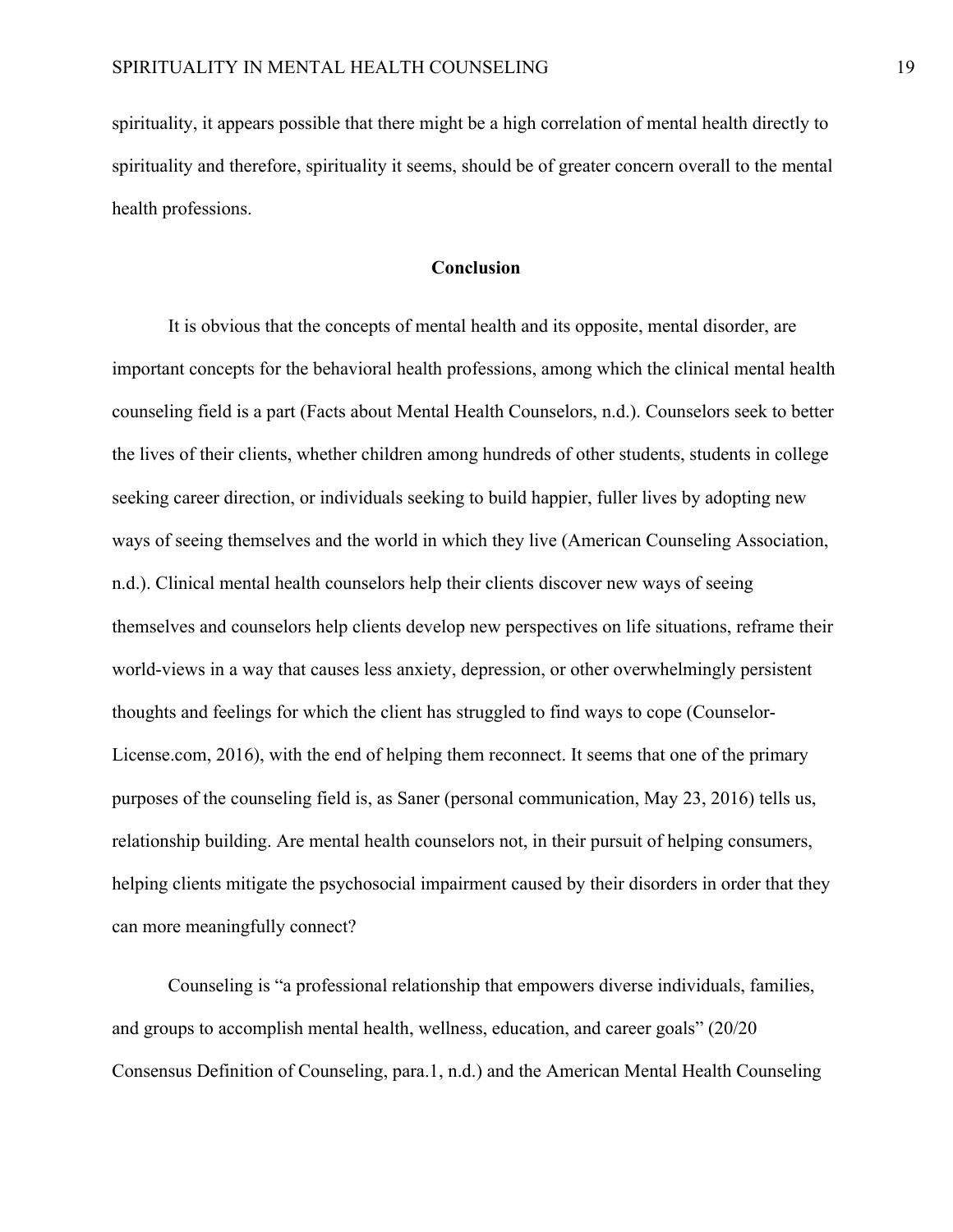Association defines counseling as a flexible, consumer-oriented approach combining traditional psychotherapy with a practical, problem-solving approach to change and problem resolution (Facts About Mental Health Counselors, n.d.). Mental health counseling is often the bridge between an individual who is seeking meaningful reconnection to themselves and reconnection to the communities they live in. Individuals seek counseling because they do not have the internal capacity to confront alone their current struggles; it appears that clients need help in the form of a neutral party to facilitate their own growth. Likely for the reason that these individuals do not have a skilled, objective, yet caring person to help them discover important aspects of themselves and their relationships with the external world, clients seek professional help with their life struggles.

According to the brain scan studies spoken of in Saucier and Skrzypinska (2006), the human brain responds to feelings of "spirituality" the same way that it responds to meaningful connection to significant others, and one might surmise that these are the very brain areas negatively altered by adverse childhood experiences and early-life trauma. Spirituality is "reaching a higher plane" of existence; it is being "uplifted" (Miller, 2012), and it doesn't take a study in the philosophy of language to understand that in order to feel uplifted or to reach this higher plane, one must have the "support" to do so. In the case of counseling individuals through difficult times, where they have been unable to find the support they need without paid assistance, when most effective, we are retraining their brains. Counselors retrain the human brain to think in ways other than the automatic thoughts, act out the same behaviors, or live the cognitive frameworks that they come to counseling with (Silver, n.d.). Patterns of thought and behavior become imprinted on the brain and the reason "practice makes perfect" is because of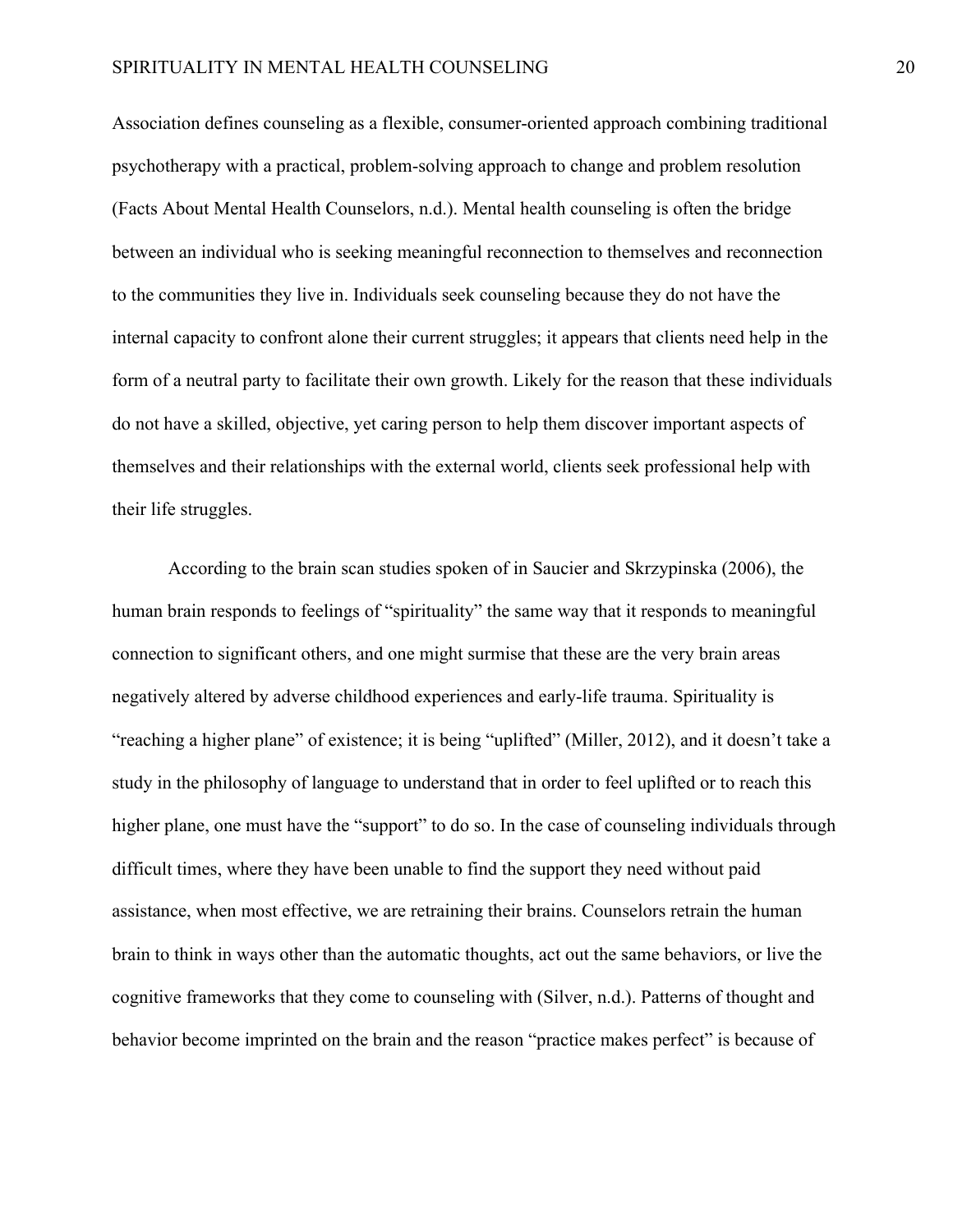physical brain changes that take place from repeated behaviors which over time make them second-nature.

Commonly used theoretical orientations which have been shown to result in structural brain changes include Eye Movement Desensitization and Reprocessing (EMDR) (Silver, n.d.), the emerging practice of Emotional Brain Training (Compass Point Counseling Services, n.d., Field, 2016), and the most commonly used evidence-based theory, Cognitive Behavioral Therapy (National Alliance on Mental Illness, n.d.), which is a general approach that includes Rational Emotive Behavior Therapy (REBT), Rational Behavior Therapy, Rational Living Therapy, Cognitive Therapy, and Dialectical Behavior Therapy (California State University, 2013).

Through the work done in the counseling office, it is hoped that a client is able to make strides towards regaining an ability to reconnect with the families, significant others, and communities they live in. By making adjustments to their thoughts and perceptions, where the individual might acquire the skills of self-regulation and be better able to cope with the struggles inherent to our social lives, one might regain also the ability to connect meaningfully to his or her loved ones, the truest support there could be. Where disconnection to meaningful relationships and/or other meaningful aspects of a client's world results in spiritual deficit, reconnection with it defines reconnection with the spiritual nature of human life. The counseling relationship itself, where psychic interpersonal connection is required in order for the client to experience the atmosphere necessary to facilitate growth, while professional and paid, is like any other, spiritual.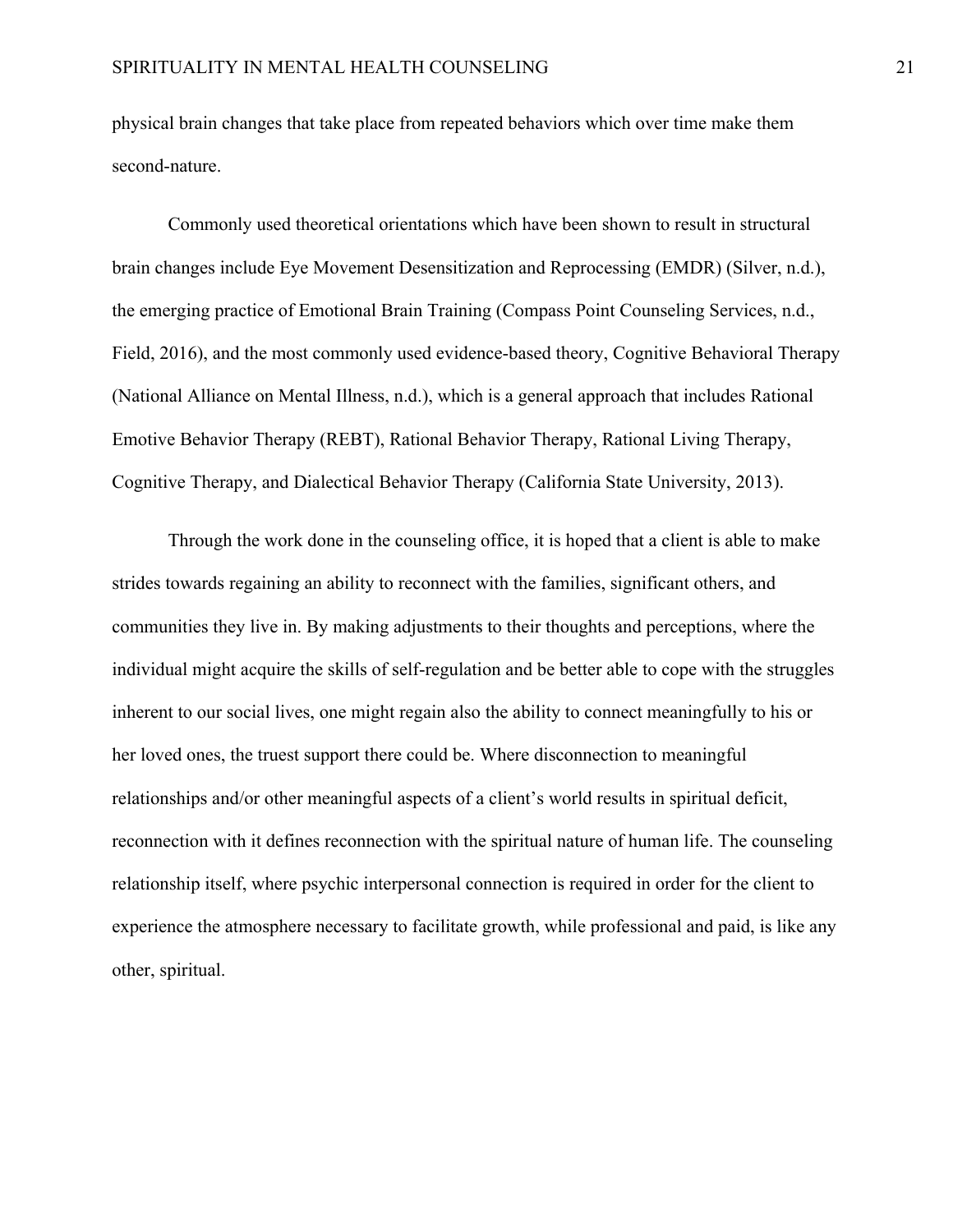#### **Author's Note**

In my first semesters as a graduate student, having been in recovery from the disease of addiction already for a number of years by then, I began to wonder "What is it about Alcoholics Anonymous (AA) and Narcotics Anonymous (NA) meetings that helps individuals get clean and sober and get their lives back on track?" Each of the programs tell us that they are "spiritual" programs, however, each program at the same time allows each individual to choose their own "higher power" so long as their higher power is loving, caring, and not themselves – "Selfcenteredness is the core of our disease" they say. If Alcoholics Anonymous and Narcotics Anonymous are spiritual programs, yet each person can choose their own higher power or God, I thought, and the program works equally well no matter what you choose, then it must be something about the programs themselves that helps its members out of the depths of addiction, with its seemingly never-ending, apparently inescapable cycles of drug and alcohol obsessions and compulsions. If I myself, an agnostic atheist with no religious affiliation whatsoever am able to recovery and find "spirituality", which I certainly did, then the fellowships themselves, and their respective 12-Steps (which are qualitatively identical between AA and NA) must be the means by which one is restored to spiritual health and might lose their desire to use.

I found in my initial research that the fellowships of these programs, meaning the connections made within the circles - the friendships and meaningful relationships with people who understand – is the most helpful aspect of Alcoholics and Narcotics Anonymous and all other "Anonymous" programs including Overeaters, Gamblers, and on down the line of mental diseases concerned with mental obsessions and behavioral compulsions to act in self-destructive ways. The self-destructive behaviors previously engaged in by members of these programs destroyed the connections with meaningful relationships that for most, give life its deepest meaning. Friends and family are hurt by the lies, manipulations, and downright ugly behaviors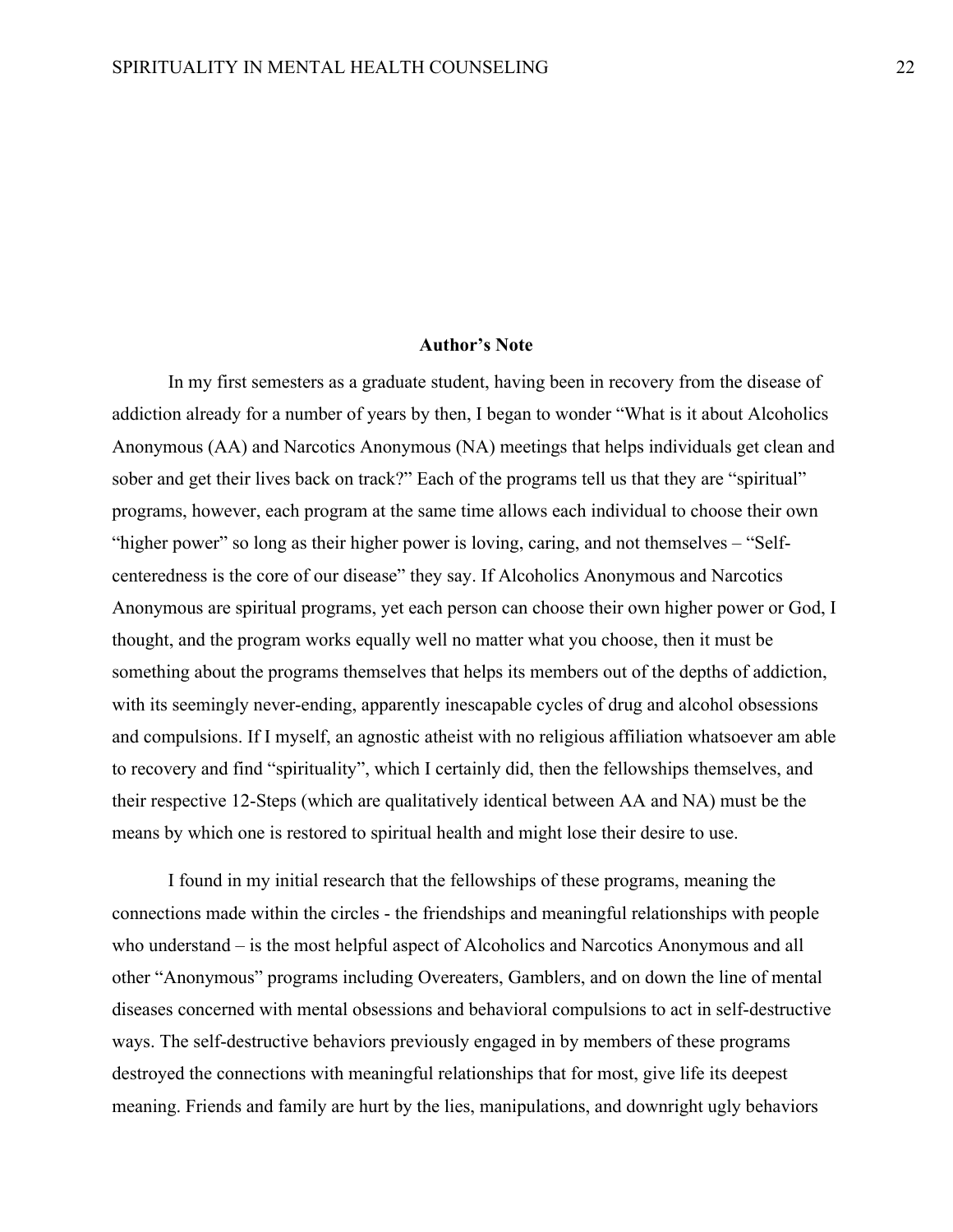#### SPIRITUALITY IN MENTAL HEALTH COUNSELING 23

engaged in by their addicted loved one, and even if they are able to cope with the ugly behaviors or if an addict doesn't lie, cheat, steal, or engage in any other harmful behaviors to those around him/her, the obsession with maintaining ready access to their chemical and its mind-numbing effects, seem to overrides the importance of behaving in ways that meaningfully contribute to their significant others, leading clearly to a reduction in one's ability to connect in a meaningful way, which leads to a steady decline in overall happiness.

My higher power is nature, of which the most pertinent aspect is the social atmosphere in which I live and the relationships that give my life meaning. I have come to know for myself, that having spiritual health is the very most important aspect of my life, because for me to be happy, I need to be connected to my loved ones and contribute meaningfully to the relationships that give me so much. In order to feel worthwhile, I need to contribute in a way that allows me to feel deserving of the connections in my life. The 12-Steps, broken down, can be seen and agreed upon between the religious and the agnostic alike, as a path of first, self-repair where one becomes humble enough to know his or her limits and to recognize the need for the help of a higher power to overcome one's character defects, which is essential for happiness in life. From there, one makes reparations of the important relationships one has damaged through their addiction by making a sincere amends, and finally, if one is diligent and whole-hearted in their pursuit of working the Steps, one is expected to have the spiritual health to recognize on a daily basis where they might be hurting the people around them. If one is painstaking in their endeavor, they might one day be given the gift of giving away what they've been given.

In summation, it appears that 12-Step programs' most powerful tool is the restoration of interpersonal connection. Aside from the communities that grow out of them, where one might finally feel understood and make connections with people who care, working the steps themselves helps one resolve the internal drives toward self-satisfaction where so often, attainment of one's selfish desires ultimately steps on the rights of others. Through the maintenance of a sense of gratitude, one might make the contributions necessary to maintain significant interpersonal connections and one again might become worthy of the love they seek. Jesus got it right when he said, "Ye must give love in order to receive", the Buddha knew well the importance of good karma, and my finding that the teachings of all of the world's major religions tell their practitioners how to live a "good life", which Miller (2012) showed us,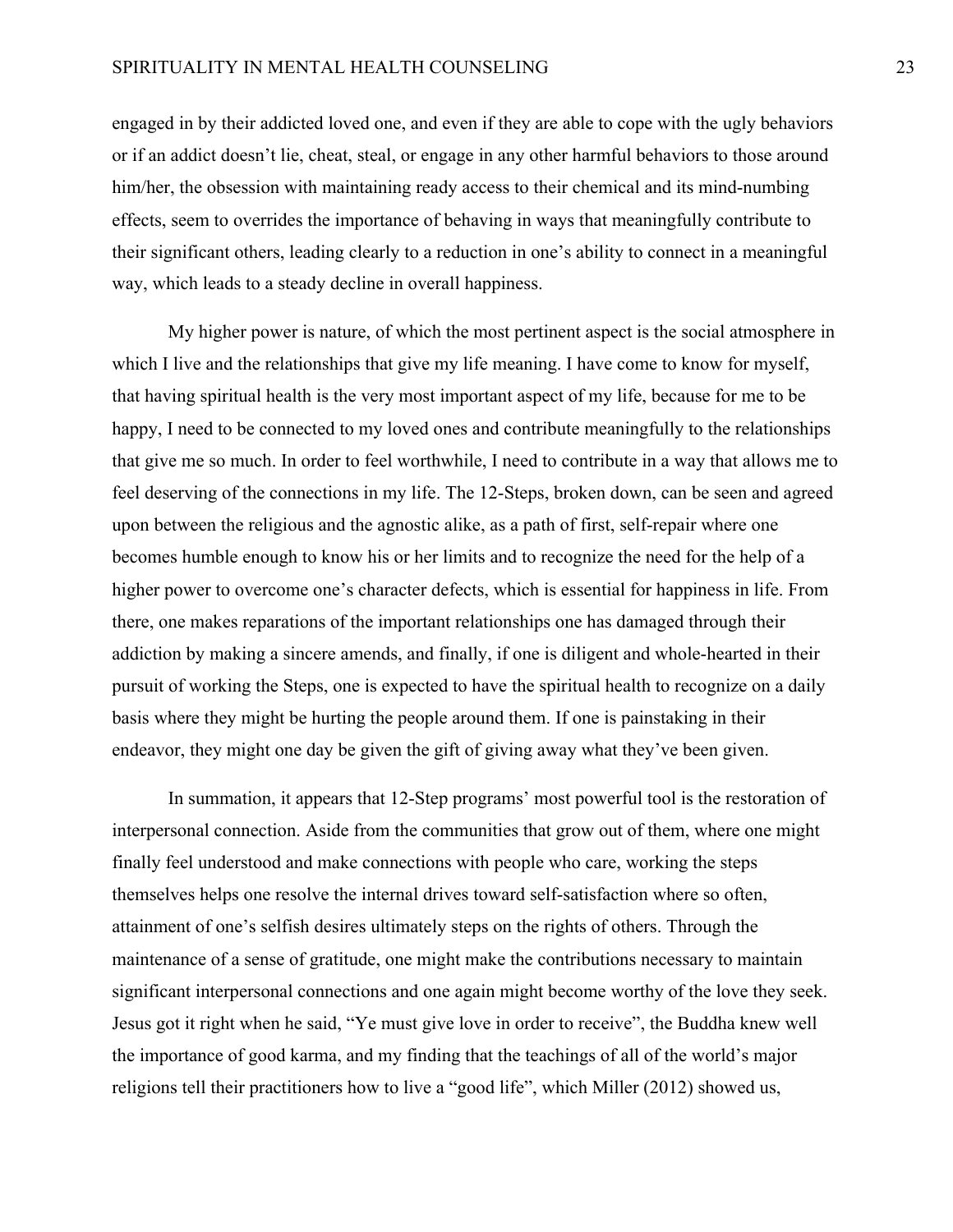amounts to being good to others. Being moral in character is the means by which one obtains and maintains God's love, and finds a place in heaven.

## **References**

20/20: Consensus Definition of Counseling. (n.d.). Retrieved February 04, 2016, from http://www.counseling.org/knowledge-center/20-20-a-vision-for-the-future-ofcounseling/consensus-definition-of-counseling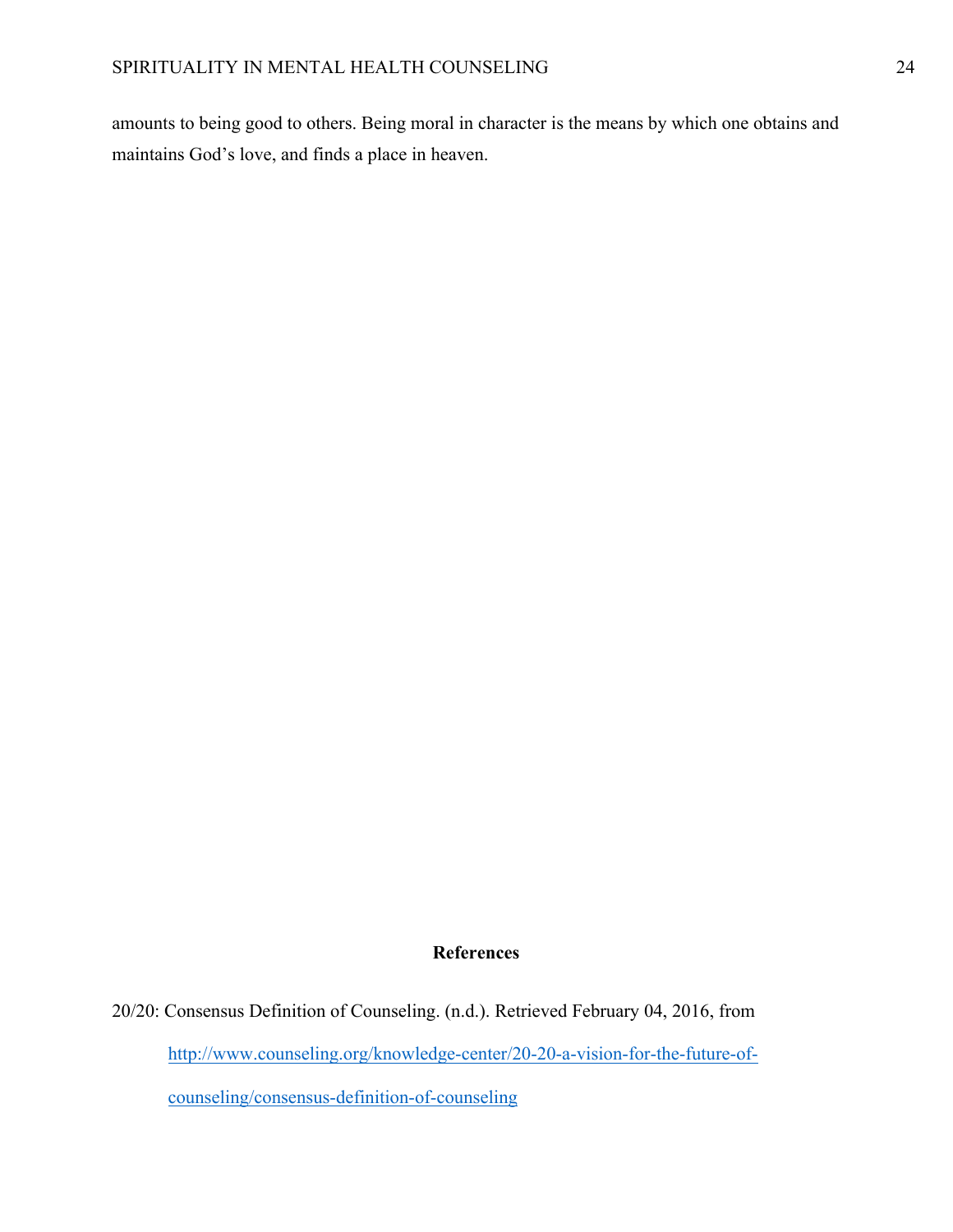2016 CACREP standards. (2016). Retrieved from http://www.cacrep.org/wpcontent/uploads/2012/10/2016-CACREP-Standards.pdf

- Agnew, C. R., & South, S. C. (2014). Interpersonal relationships and health: Social and clinical psychological mechanisms. *Purdue Symposium on Psychological Sciences*, *3*, 7. doi:10.1093/acprof:oso/9780199936632.001.0001
- American Psychiatric Association (2000). *Diagnostic and statistical manual of mental disorders: DSM-IV-TR*. Washington, DC: American Psychiatric Association.
- American Psychiatric Association (2013). *Diagnostic and statistical manual of mental disorders: DSM-5*. Washington, DC: American Psychiatric Association.
- Anthony, W. A. (1993). Recovery from mental illness: The guiding vision of the mental health service system in the 1990s. *Psychosocial Rehabilitation Journal*, *16*(4), 11-23. doi:10.1037/h0095655
- Basu-Zharku, J. O. (2011). Effects of Collectivistic and Individualistic Cultures on Imagination Inflation in Eastern and Western Cultures - Student Pulse. Retrieved from http://www.studentpulse.com/articles/385/effects-of-collectivistic-and-individualisticcultures-on-imagination-inflation-in-eastern-and-western-cultures
- California State University (2013). *Treatment Programs*. Retrieved from http://teachingcommons.cdl.edu/mhap/treatment\_programs/
- Center on the Developing Child. (2016). Toxic Stress. Retrieved from http://developingchild.harvard.edu/science/key-concepts/toxic-stress/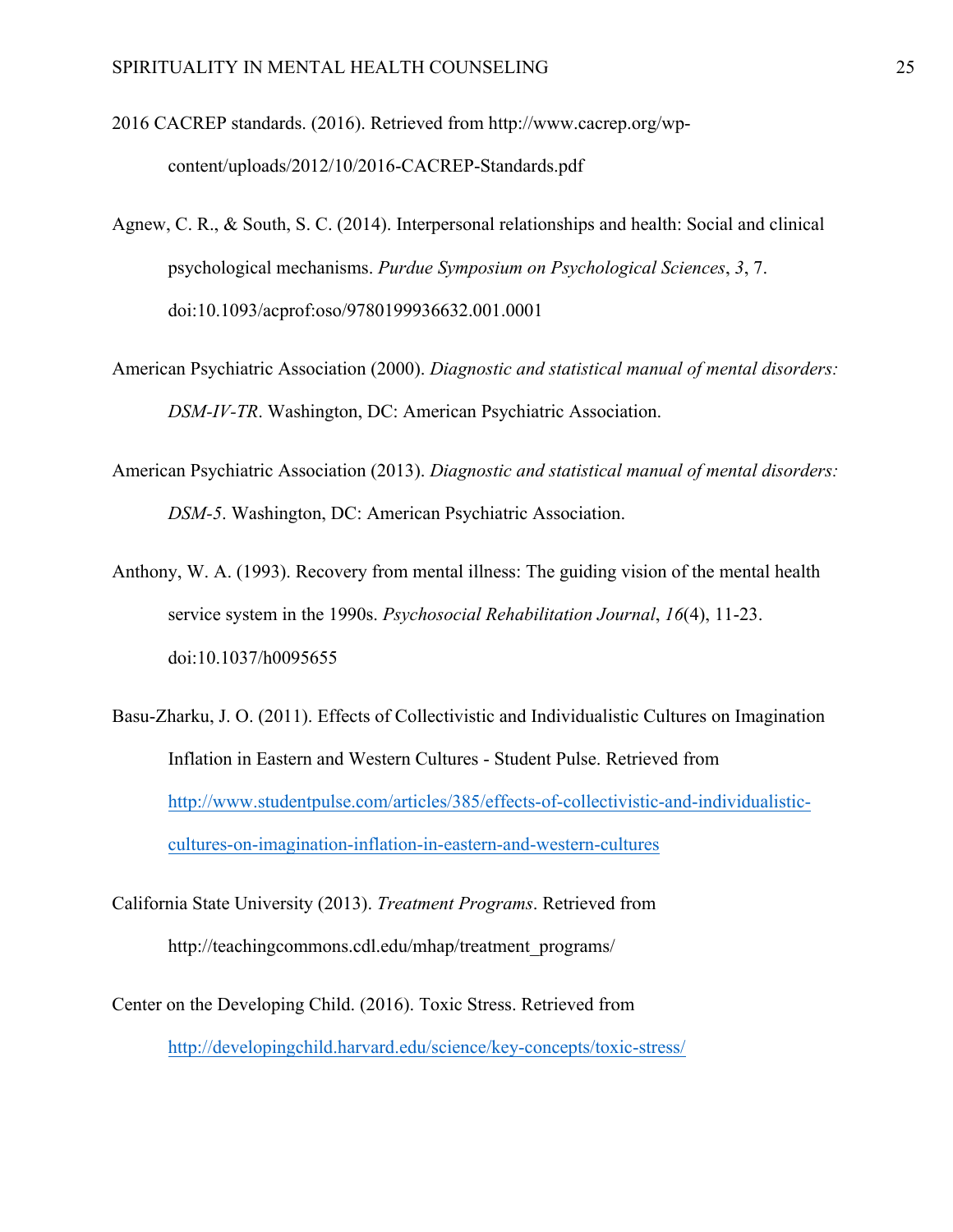- Centers for Disease Control and Prevention. (2014, May 13). Adverse childhood experiences (ACE) study. Retrieved from http://www.cdc.gov/violenceprevention/acestudy/
- Client-Centered Therapy (2016). Retrieved from Client-Centered Therapy. Retrieved from http://psychology.jrank.org/pages/118/Client-Cente red-Therapy.html
- Cobb, S. (1976). Social support as a moderator of life stress. *Psychosomatic Medicine*, *38*(5), 300-314. doi:10.1097/00006842-197609000-00003
- Compass Point Counseling Services. (n.d.). *Emotional Brain Training*. Retrieved from http://www.compasspointcounseling.net/treatment-types/emotional-brain-training/
- Cook, C. H., Powell, A., & Sims, A. (2011). Spirituality and psychiatry. *Mental Health, Religion & Culture*, *14*(1). doi:10.1080/13674676.2010.487379
- Cookerly, J. (n.d.). A behavioral (operational) definition of love. Retrieved from whatislovedrcookerly.com/124/a-behavioral-operational-definition-of-love/
- Counselor-License.com (2016). What is a mental health counselor? Retrieved from http://www.counselor-license.com/careers/mental-healthcounselor.html#context/api/listings/prefilter
- Dalgard, O. S., Bjork, S., & Tambs, K. (1995). Social support, negative life events and mental health. *The British Journal of Psychiatry*, *166*(1), 29-34. doi:10.1192/bjp.166.1.29
- D'Andrea, W., Ford, J., Stolbach, B., Spinazzola, J., & van der Kolk, B. A. (2012). Understanding interpersonal trauma in children: Why we need a developmentally appropriate trauma diagnosis. *American Journal of Orthopsychiatry*, *82*(2), 187-200. doi:10.1111/j.1939-0025.2012.01154.x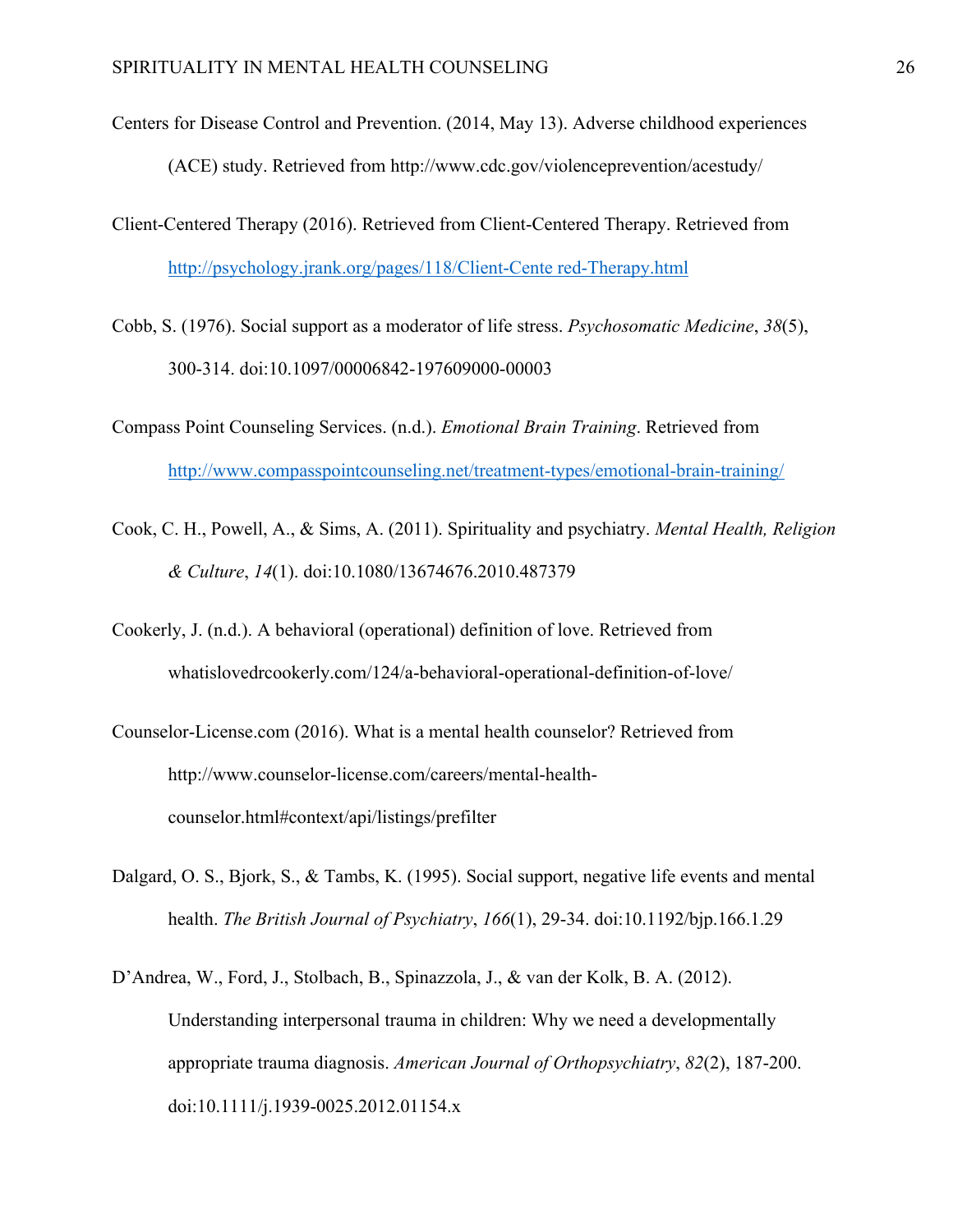Evolutionaryethics.com. (n.d.). Altruism & ethical theory. Retrieved from

http://www.evolutionaryethics.com/altruism.htm

- Facts about Clinical Mental Health Counselors American Mental Health Counselors Association. (n.d.). Retrieved January 21, 2016, from http://www.amhca.org/?page=facts
- Florez, I. R. (2011). Developing young children's self-regulation through everyday experiences. Young Children.
- Giller, E. (1999, May). What is psychological trauma?: Sidran.org. Retrieved from http://www.sidran.org/resources/for-survivors-and-loved-ones/what-is-psychologicaltrauma/
- Gockel, A. (2011). Client perspectives on spirituality in the therapeutic relationship. *The Humanistic Psychologist*, *39*(2), 154-168. doi:10.1080/08873267.2011.564959
- GoodTherapy.org. (2012, January 11). New Study Examines In-Session Immediacy. Retrieved from http://www.goodtherapy.org/blog/in-session-immediacy-0111123/
- Herman, J. L. (1992). *Trauma and recovery*. New York, N.Y.: BasicBooks.
- International Society for the Study of Trauma and Dissociation. (2016). Dissociation faq's. Retrieved from http://www.isst-d.org/?contentID=76
- Judd, F., Weissman, M., Davis, J., Hodgkins, G., & Piterman, L. (2004). Interpersonal counselling in general practice. *Australian Family Physician*, *5*(33), 332-337.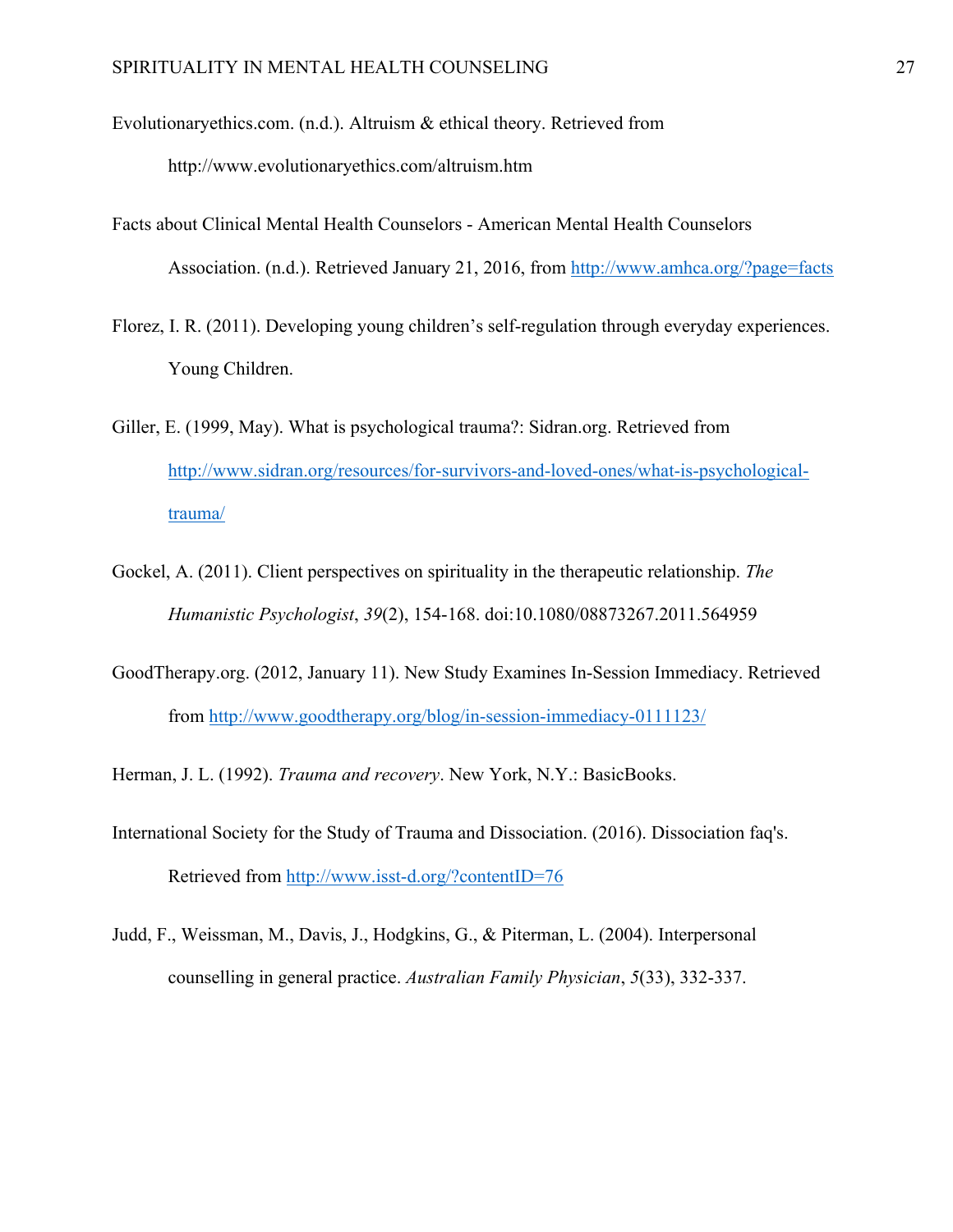- Lambert, M. J., & Barley, D. E. (2001). Research summary on the therapeutic relationship and psychotherapy outcome. *Psychotherapy: Theory, Research, Practice, Training*, *38*(4), 357-361. doi:10.1037/0033-3204.38.4.357
- MacDonald, C. A. (2016). *How to Achieve Success with Counseling*. Retrieved from healthpsychology.org/achieving-success-with-counseling/
- Magaldi-Dopman, D. (2014). An "afterthought": Counseling trainees' multicultural competence within the spiritual/religious domain. *Journal of Multicultural Counseling and Development*, *42*(4), 194-204. doi:10.1002/j.2161-1912.2014.00054.x
- Mental Health. (n.d.). In Merriam-Webster's online dictionary. Retrieved February 06, 2016, from http://www.merriam-webster.com/medical/mentalhealth
- Miller, L. J. (2012). *The Oxford handbook of psychology and spirituality*. New York, NY: Oxford University Press.
- Motak, D. (2009). Postmodern spirituality and the culture of individualism. *Scripta Instituti Donneriani Aboensi*, *21*, 129-141. Retrieved from https://ojs.abo.fi/index.php/scripta/article/view/372/540
- National Alliance on Mental Illness. (n.d.). *NAMI: National Alliance on Mental Illness | Psychotherapy*. Retrieved from https://www.nami.org/Learn-More/Treatment/Psychotherapy
- National Child Traumatic Stress Network. (n.d.). Effects of complex trauma | national child traumatic stress network - child trauma home. Retrieved from http://www.nctsn.org/trauma-types/complex-trauma/effects-of-complex-trauma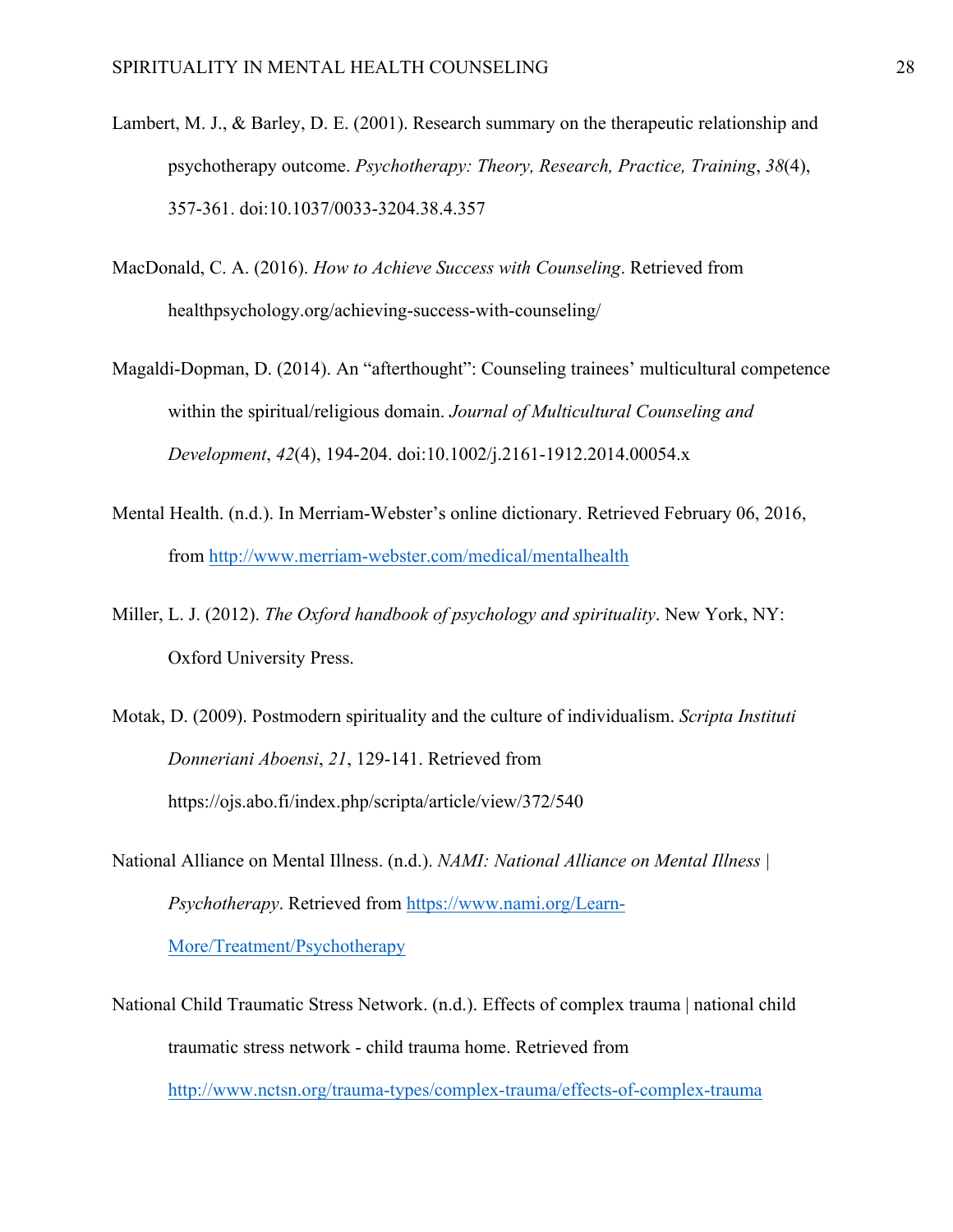National Institute of Mental Health. (2016). Psychotherapies. Retrieved from www.nimh.nih.gov/health/topics/psychotherapies/index.shtml

- Nickles, T. (2011). The role of religion and spirituality in counseling. Retrieved from http://digitalcommons.calpoly.edu/cgi/viewcontent.cgi?article=1024&context=psycdsp
- Plante, T. G. (2007). Integrating spirituality and psychotherapy: Ethical issues and principles to consider. *Journal of Clinical Psychology*, *63*(9), 891-902. doi:10.1002/jclp.20383
- Pope, J. B. (2011). The integration of spirituality issues in CACREP counselor preparation programs and accredited theological schools (Doctoral dissertation, Texas A&M University). Retrieved from https://tamucc-ir.tdl.org/tamuccir/bitstream/handle/1969.6/423/Pope\_dissertation.pdf?sequence=1
- Reker, G. T., & Chamberlain, K. (2000). Dimensions and discourses of meaning in life. *Exploring Existential Meaning: Optimizing Human Development across the Life Span* (p. 86).
- Ruffer, P. E. (2016). Relationship building. Retrieved from paulruffer.com/couplescounseling/relationship-building
- Sacks, V., Murphey, D., & Moore, K. (2014, July). *Adverse childhood experiences: National and state-level prevalence*. Retrieved from http://www.childtrends.org/wpcontent/uploads/2014/07/Brief-adverse-childhood-experiences\_FINAL.pdf
- Saucier, G., & Skrzypińska, K. (2006). Spiritual but not religious? Evidence for two independent dispositions. *J Personality Journal of Personality, 74*(5), 1257-1292. Retrieved from http://pages.uoregon.edu/gsaucier/Saucier\_Skrzypinska\_2006.pdf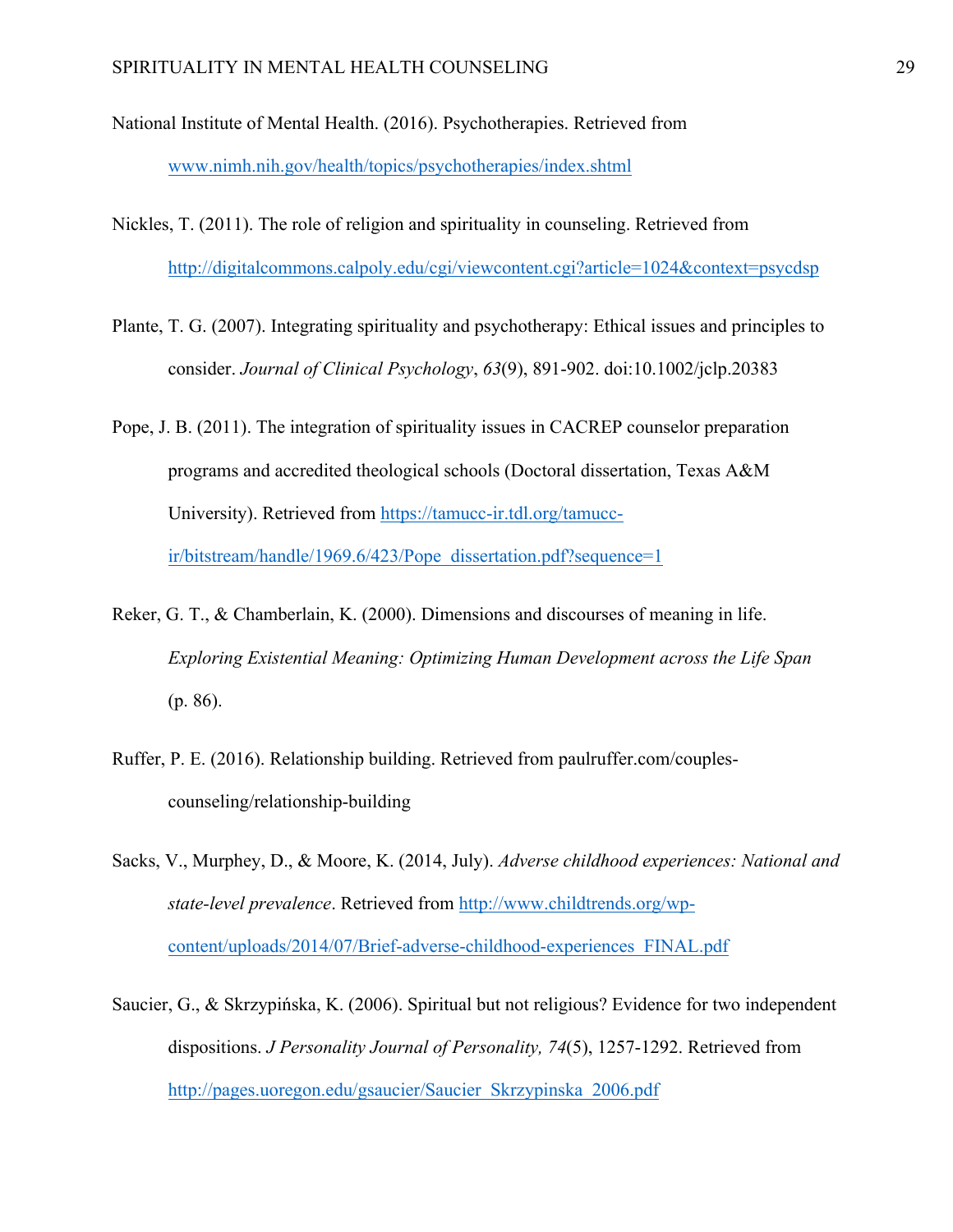Schulte, B. (2015, May 11). Why the U.S. rating on the World Happiness Report is lower than it should be –and how to change it - The Washington Post. Retrieved from https://www.washingtonpost.com/news/inspired-life/wp/2015/05/11/why-manyamericans-are-unhappy-even-when-incomes-are-rising-and-how-we-can-change-that/

Silver, S. (n.d.). *What is EMDR?* Retrieved from http://www.emdrhap.org/content/what-is-emdr/

Spirituality (n.d.). In Merriam-Webster's online dictionary. Retrieved February 04, 2016, from http://www.merriam-webster.com/dictionary/spirituality

Spirituality and Psychiatry Special Interest Group. (2014). Spirituality and mental health.

Retrieved from

www.rcpsych.ac.uk/mentalhealthinformation/therapies/spiritualityandmentalhealth.aspx

- Substance Abuse and Mental Health Services Administration. (2015). Trauma and Violence | SAMHSA. Retrieved from http://www.samhsa.gov/trauma-violence
- Summers, M. V. (1989, January 1). Your relationships with others. Retrieved from www.newmessage.org/the-message/volume-2/relationships-higher-purpose/yourrelationship-with-others
- University of Minnesota. (n.d.). Why is spirituality important? Retrieved from http://www.takingcharge.csh.umn.edu/enhance-your-wellbeing/purpose/spirituality/whyspirituality-important
- Verghese, A. (2008). Spirituality and mental health. *Indian Journal of Psychiatry*, *50*(4), 233. doi:10.4103/0019-5545.44742